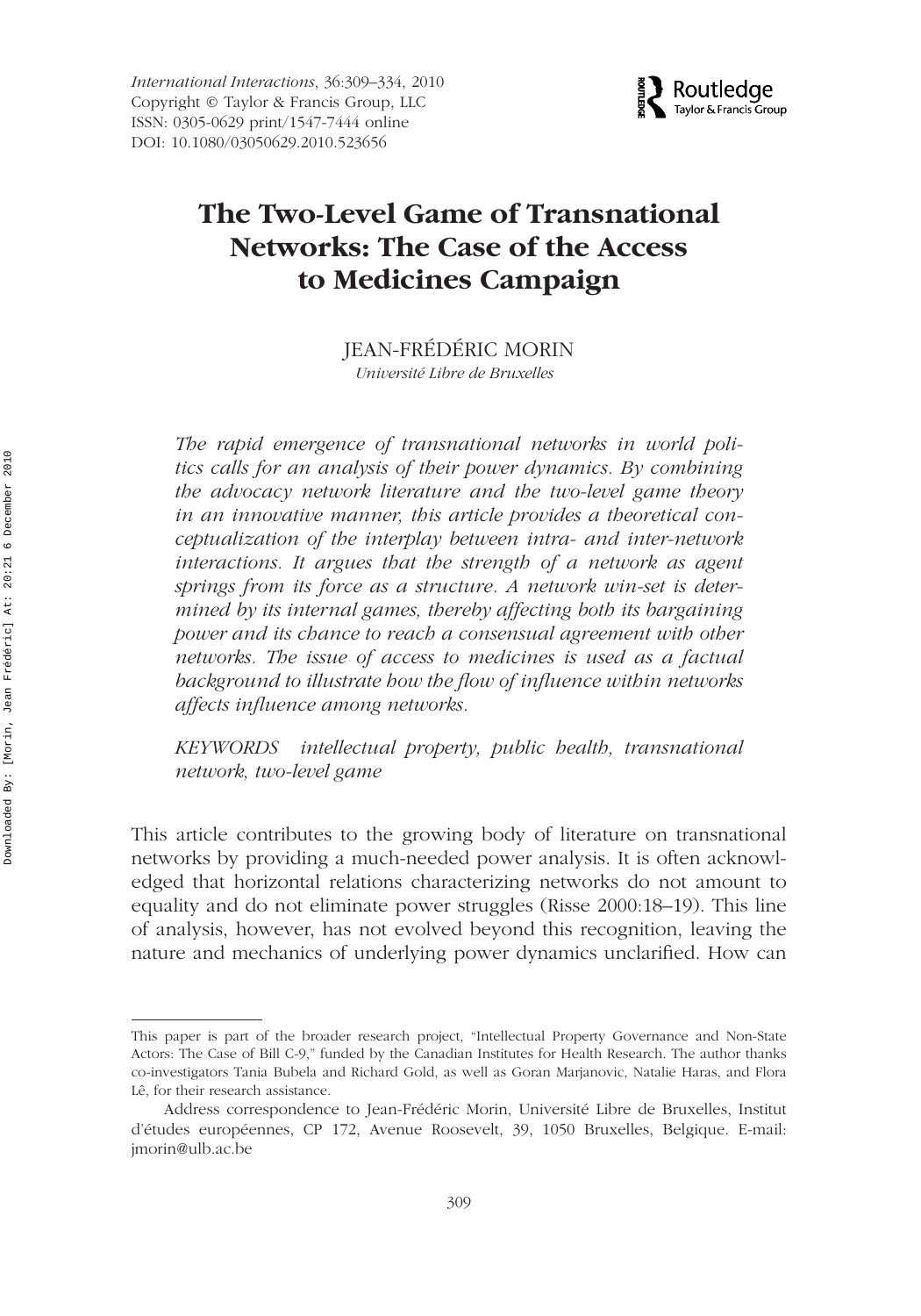we assess the strength of a given transnational network? How different networks active in the same issue-area interact with each other? How can we explain that some reach their policy objectives but not others? As Carpenter notes, "measuring and understanding these intra and internetwork dynamics will lead to clearer insights" (2007:116).

While recognizing that interactions within and between networks are more horizontal than vertical, this paper pushes this general statement further by asserting that if certain conditions are met, power struggles can take place within a horizontal volume, thus providing a third dimension to the interplay among networks. This volume emerges by combining two existing but hitherto unrelated literatures, i.e., transnational advocacy networks and two-level game. The original combination of these literature leads to the hypothesis that the flow of influence within networks affects influence among networks.

The next section proposes the conceptual framework connecting the literature on transnational advocacy networks with two-level game theory. The remainder of the paper illustrates that these two models can be theoretically and methodologically reconciled by using the example of the policy debate on access to medicines in developing countries.

### CONCEPTUALIZING NETWORK TWO-LEVEL GAME

Keck and Sikkink's work on networks offers a valuable starting point to capture the transnational dimension of today's nonstate actors. Importing the concept of network from organizational theory, they developed the notion of *transnational advocacy network*, which they define as a social organization associating "those relevant actors working internationally on an issue, who are bound together by shared values, a common discourse and who engage in a voluntary, reciprocal, and horizontal exchange of information and services" (1998:200). More importantly for our purpose, Keck and Sikkink conceive that networks have a dual character. They function as *agents* acting on their own, influencing policymaking beyond the independent action of their components, while at the same time being *structures* following patterns of interaction among organizations and individuals (Kahler 2009). Following an inter-constitutive approach, the nature of networks' agency derives from their structure, just as their structural nature is the creation of agents embedded within it.

Keck and Sikkink limit their investigation to advocacy networks. They justify their approach by establishing a distinction between advocacy and business networks based on their different motives, the former being motivated by shared principled beliefs and values while the latter pursue instrumental goals. Several publications (Cooley and Ron 2002; Drahos and Braithwaite 2003; Henderson 2002; Johnson and Prakash 2007; Sell and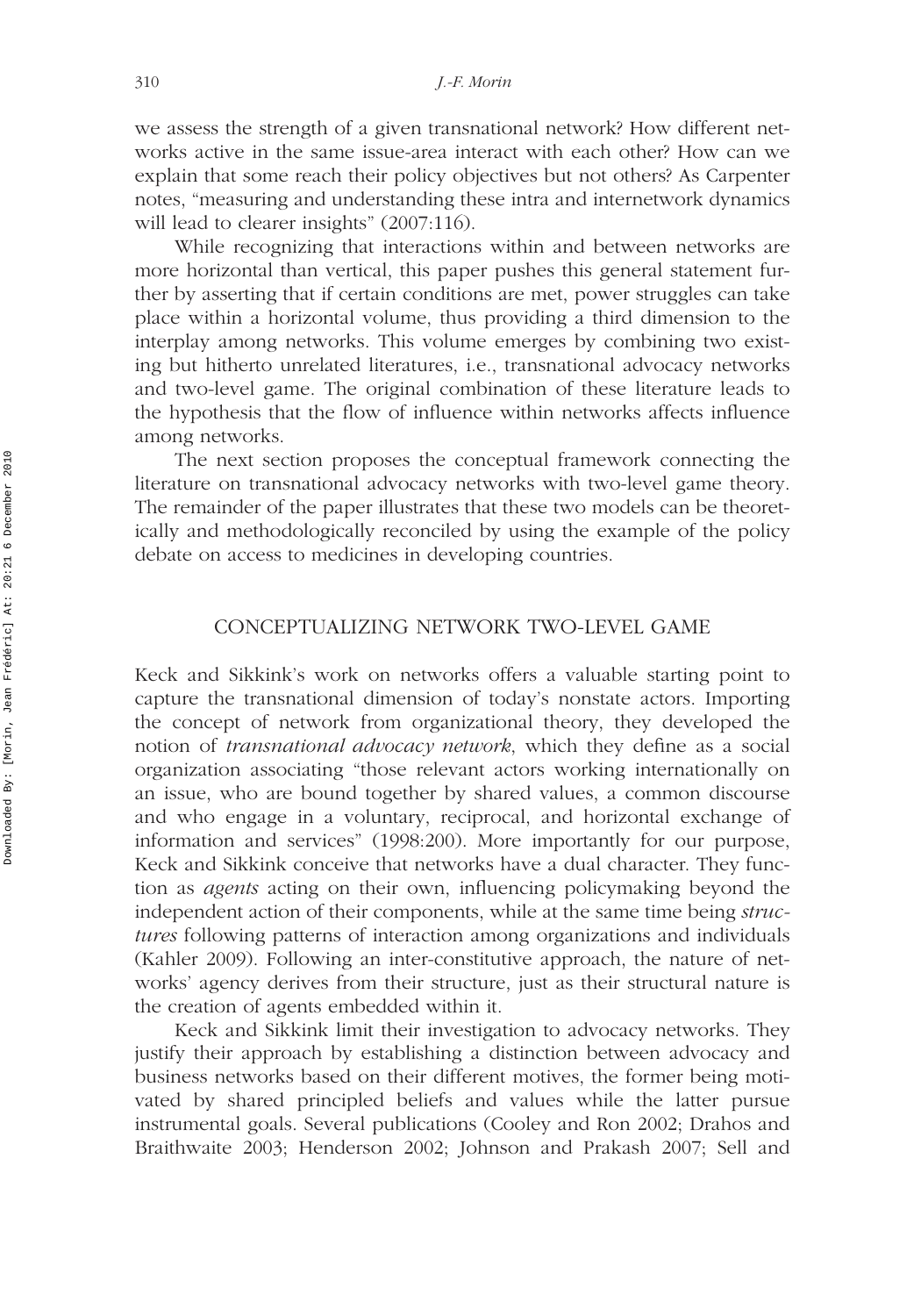Prakash 2004) later challenged this assumption. It is now generally recognized that normative frameworks and instrumental objectives inform both advocacy and business networks, although at different levels. Moreover, nongovernmental organizations (NGOs) and corporations use similar strategies to influence public policy: they overcome their competition to build coalitions, exchange information, and use a common rhetoric to frame public issues. The two types of networks should not therefore be treated differently.

In light of the foregoing, one can go further and extend network analysis to governments. Graham Allison's study of the Cuban Missile Crisis did not use the concept of network, but famously established that public policy is not the result of a unique and centralized agency; rather, it is the internal debate of several departments with their own interests, priorities, and perceptions (Allison 1971). Internal debates are especially frequent on transnational issue areas for which departments with domestic mandates rival those primarily concerned with foreign policy. These centrifugal forces within a government are nevertheless compensated by centripetal forces, such as a common bureaucratic culture and a shared commitment to advance the perceived interests of the country, holding the governmental network together.

However valuable the insights of the advocacy network literature may be, they insufficiently describe the interplay between several competing networks. Moreover, none of these analyses accounts for the complex nexus between networks' internal games and their external influence. As Hafner-Burnton, Kahler, and Montgomery (2009) observed, research so far has focused on networks' effects on policymaking "rather than the effects of network structures on actors and outcomes within those networks."

In order to surpass this limitation, our theoretical framework also draws from a broad literature on the influence of domestic political considerations in international negotiations. In particular, Robert Putnam's two-level game theory (1988) provides a framework for understanding the interaction of domestic and international determinants of foreign policy. According to his metaphor, parties to an international negotiation are represented by a single chief negotiator who plays two games simultaneously. On one side, the negotiator seeks to achieve a common ground when negotiating with his foreign counterparts. On the other side, he strives to obtain domestic approval of the negotiated agreement. Consequently, in his attempt to satisfy both international and domestic pressures, the negotiator is caught in a strategic dilemma. Because moves at one level affect play at the other, policy choices are framed by constraints and opportunities at both levels.

The essence of the interplay between the two levels is captured by the key concept of "win-set," defined as the set of all possible international agreements that would be acceptable at the domestic level (Putnam 1988:437). According to Putnam, the size of the win-set depends on many variables, including ratification procedures, preferences of domestic actors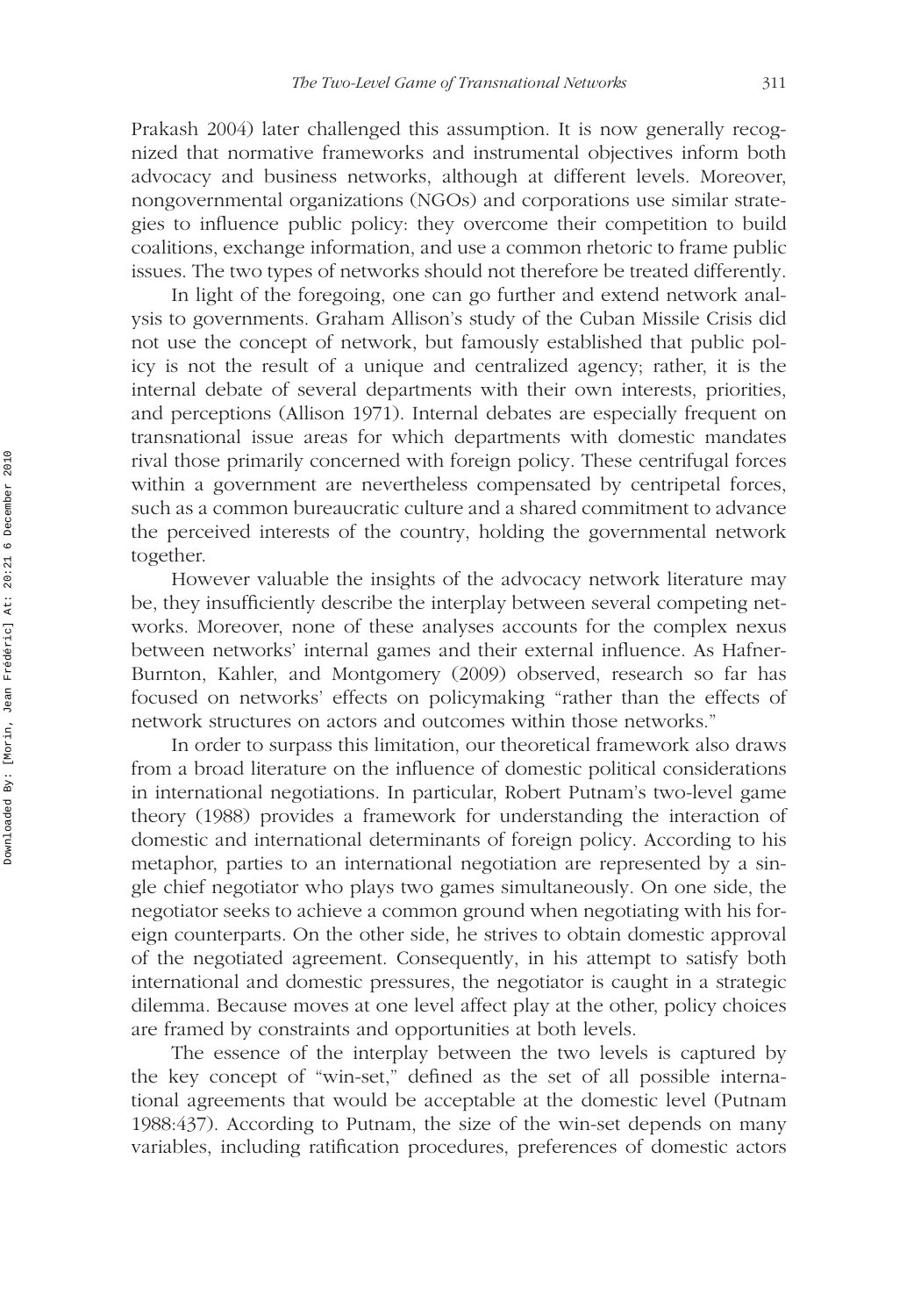and the strategic framing of the issue. Since the win-set delineates the array of policy choices at the disposal of each negotiator, an international agreement is possible only if domestic win-sets of all parties overlap. While a large domestic win-set provides negotiators with enhanced room for maneuvre, the constraints imposed by a small domestic win-set can be used as an effective bargaining tool for international negotiations ("My constituents would not approve X, therefore we have to agree on Y."). From this reformulation of the so-called "Schelling conjecture," Putnam predicts that the smaller a domestic win-set, the greater the chief negotiator's bargaining power on the international level. This advantage, however, is met by the concomitant risk that negotiations will break down.

Putnam's model is frequently discussed, both with praises and criticisms (Milner 1997). For our purpose, one of the fundamental weaknesses of Putnam's model is that it ignores the influence of the chief negotiators' preferences on the outcome of the negotiation. Andrew Moravcsik (1993) observed that negotiators' partial autonomy allows them to favour possible agreements in accordance with their own independently specified values. The set of agreements preferred by the chief-negotiator to the status quo is grasped by Moravcsik's concept of "acceptability-set." Further, Moravcsik imagined the possible relationships between the negotiator's acceptabilityset and both domestic and foreign win-sets First, when the negotiator's acceptability-set encompasses the domestic one, he is a "negotiator-asagent." When his acceptability-set lies partially outside the domestic win-set but closer to the foreign win-set, he is a "negotiator-as-dove." Finally, if his acceptability-set lies partially outside of the domestic win-set but further from the opposing win-set, he is a "negotiator-as-hawk."

Despite the great influence of Putnam's theory and the value of Moravcsik's contribution, the two-level game metaphor articulated around chief negotiators is heavily state-centric (if not U.S.-centric) and fails to give adequate attention to the reciprocal influence of domestic constituencies across different states. Moreover, the fact that the model disregards the transnational dimension of domestic/international interactions is rather problematic. Since the publication of Putnam's article in 1988, political scientists have well established that nonstate actors, such as academics, NGOs, and corporations, have direct transnational activities that are not mediated by any governmental negotiator. Thus, the divide between international and domestic realms is increasingly artificial. As Keck and Sikkink correctly point out, Putnam's two-way street is too narrow and implies "a limited access to the international system that no longer holds true in many issue areas" (1998:4).

The theoretical model we propose seeks to analyze power dynamics in horizontal governance structures by combining two-level game theory and the transnational advocacy network literature (Table 1). By doing so, we expect to overcome their respective pitfalls, namely, and the state-centric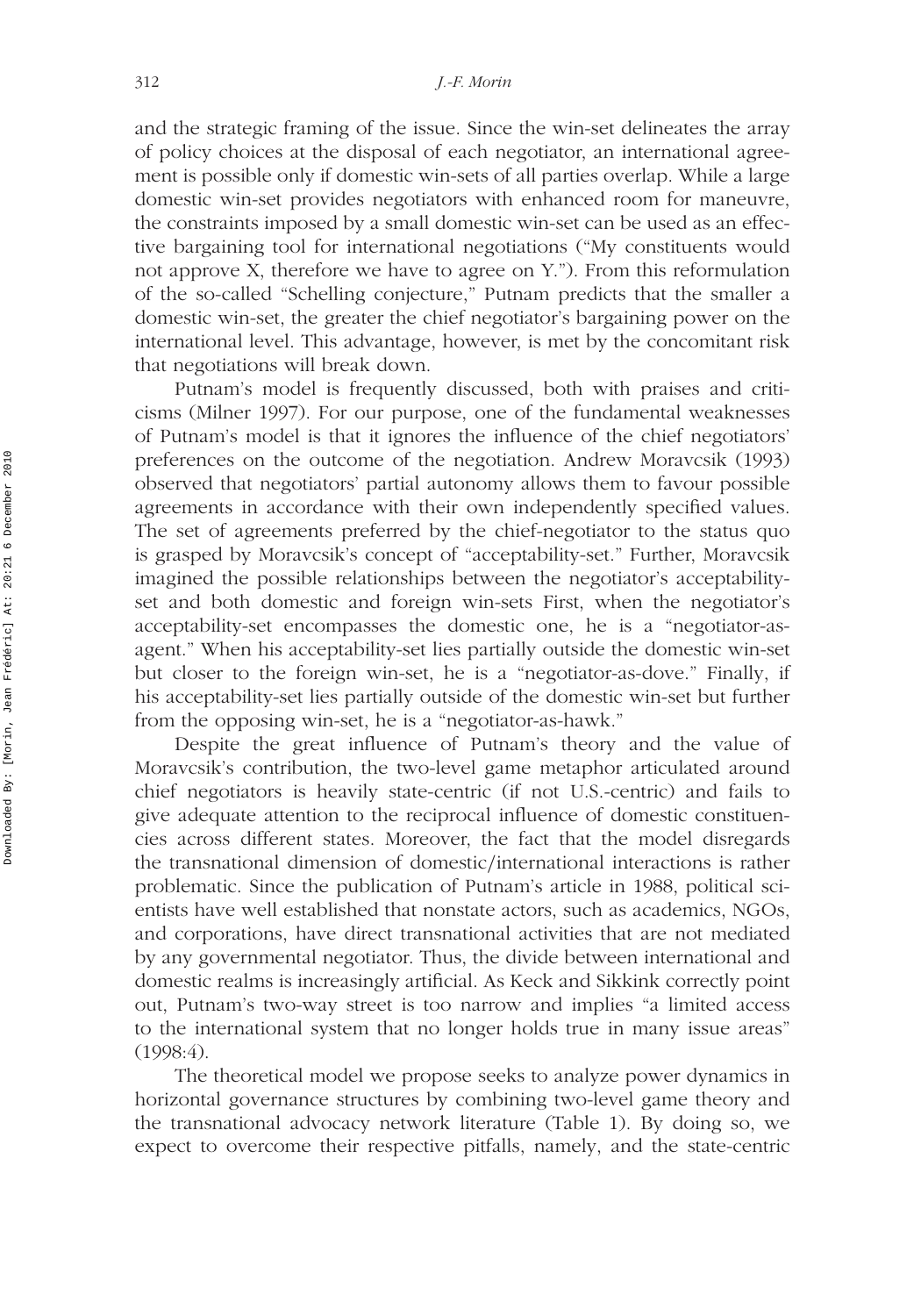|                     | Transnational Advocacy Network                                        | Two Level Game Theory                            |
|---------------------|-----------------------------------------------------------------------|--------------------------------------------------|
| Initial formulation | Keck & Sikkink (1998)                                                 | Putnam (1988)                                    |
| Key amendment       | Sell & Prakash (2004)                                                 | Moravcsik (1993)                                 |
| Main strength       | Take into account the transnational<br>activities of non-state actors | Bring together internal and<br>external politics |
| Main weakness       | Incapacity to combine intra-network<br>and inter-network politics     | Heavily state-centric                            |

**TABLE 1** Theoretical Background

aspects of the former and the incapacity to combine the agency and structural dimensions of network of the latter.

Although the alliance of a mechanical two-level game with a fluid transnational network model might seem artificial, the two bodies of literature naturally overlap on several subject matters. For instance, both Moravcsik (1993) and Keck and Sikkink (1998) observed that NGOs and corporations frequently bypass their chief negotiator and directly reach out to international allies to pressure their own governments (also known as the "boomerang phenomenon"). Both literatures also deal with "norm entrepreneurs," noticing their double game while spreading internationally endogenous norms developed in their own network/country, and importing exogenous norms to advocate for a minority position inside their own network/country (Boekle et al. 1999; Finnemore and Sikkink 1998:893). Moreover, several authors noticed that the power of the two-level metaphor could be applied in the constructivist realm, whereby national norms could affect the international social system while international norms could play a role in internal dynamics (Boekle et al. 1999:8; Müller 2004:424).

We propose a model under which the policymaking process involves several antagonistic networks operating similarly. We transpose Putnam's international and national interfaces to the intra- and inter-networks and we replace the state chief negotiator by the network leader. On the intranetwork level, these leaders recognize the strategic necessity to speak with a common voice and facilitate the attainment of a consensual standpoint to represent the group. At the inter-network level, most actors involved have insufficient resources to interact directly with all their counterparts. Therefore, their leaders debate to reach consensual agreement in a process similar to Putnam's international level game.

Through the lenses of our model, it appears that a network's internal games determine its win-set and leaders' bargaining power. The flow of influence *within* networks affects influence *among* networks. More particularly, where a network is constituted of a broad range of actors and has lively internal debate, it is likely to have narrow win-set, which gives the network's leader additional bargaining power. Nonetheless, lively internal debate also makes the network more vulnerable to outside pressure, especially to tactics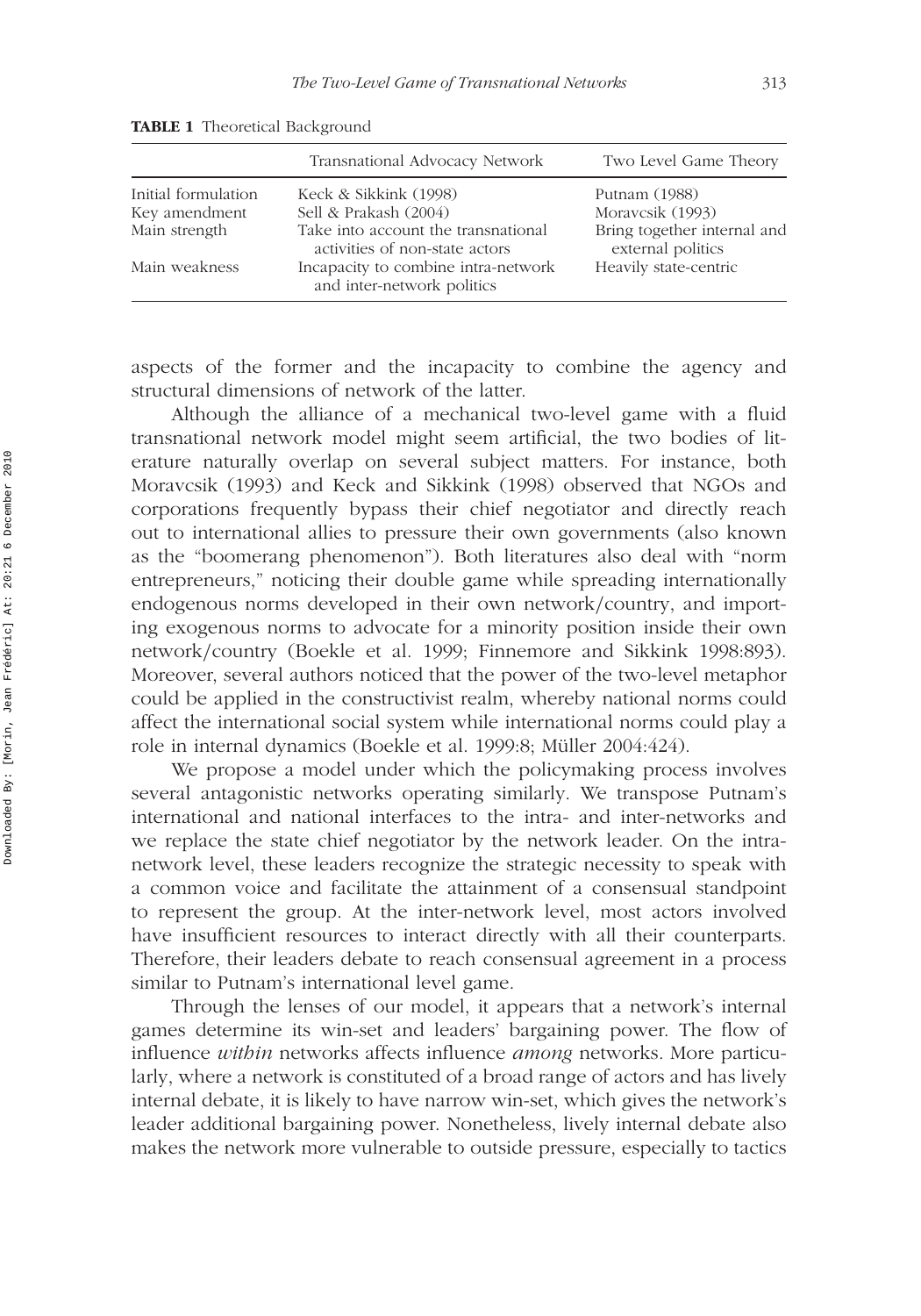aiming to influence actors at the margin of the network. Chances of failure to reach a consensual decision therefore escalate as win-sets narrow or move away from each other.

Combining network analysis with two-level game allows for many networks to coexist and interact with each other and illustrates how networks act as both structures and agents. The synthesis provides a strong analytical framework enabling clear hypothesis while taking into the complexity of horizontal governance structure.

# THE CASE STUDY

Two conditions must be met for our model to apply to a specific case. First, there must be a sufficient number of stakeholders. Secondly, there must be a shared belief that the participation of all stakeholders, especially nonstate actors, is essential. It should be noted that these two conditions are increasingly easy to satisfy since multistakeholder governance is, for better or worse, often presented as a panacea for transnational problems. Decision makers increasingly consider that the participation of nonstate actors provides legitimacy, reduces resistance and minimizes the blame for policy failures (Downs 1967).

The concerted effort to improve access to patented medicine in developing countries provides a valuable illustration. Pressed by a coalition of transnational NGOs, WTO Members launched in November of 2001 a round of international negotiations to find an "expeditious solution" to the problem of access to medicines. Two years later, they adopted the so-called *August 30th 2003 Decision,* which relaxed the conditions under which a country with industrial capacity in the pharmaceutical sector can authorize a generic producer to manufacture and export pharmaceutical products, often through the intermediary of a NGO that buys and distributes them with the authorization of importing developing countries. Thus, nonstates actors were the ones supposed to use and implement the mechanism to reach the policy objectives fixed governments.

Shortly after the *August 30th 2003 Decision*, Canada announced its intention to amend its *Patent Act* to authorize the export of generic drugs under patent protection. Canada's ambition was to fashion an unprecedented humanitarian mechanism that would be used by Canadian generic producers and praised by transnational NGOs without frightening foreign pharmaceutical patent-holders with investments in Canada. To find the appropriate balance between these competing objectives, the Canadian government saw the involvement and consensual support of non-state actors as necessary preconditions. From the Canadian government's viewpoint, it is "only through the concerted and sustained efforts of all relevant actors, developed and developing country governments, the NGO community,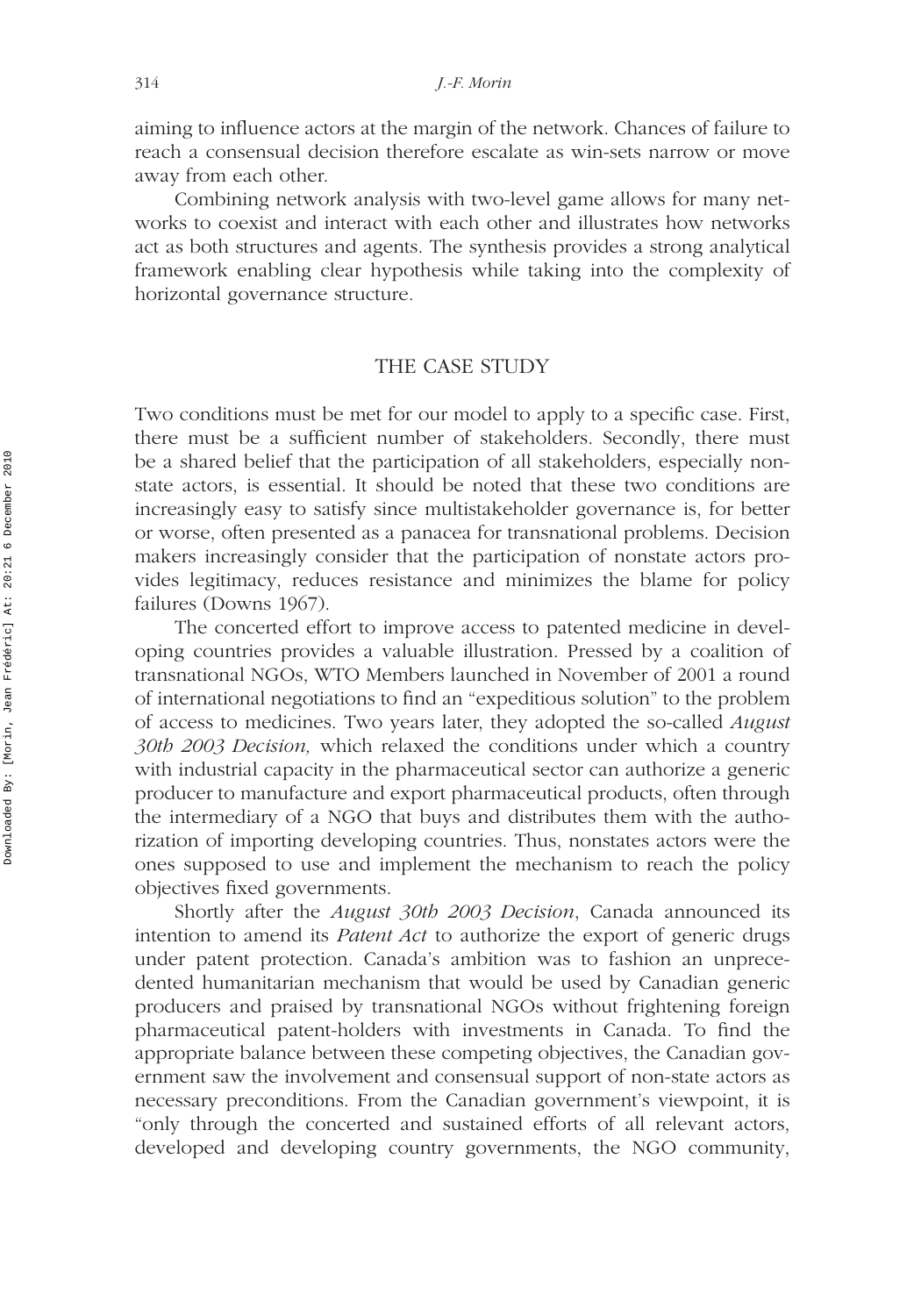international trade bodies and the private sector, that real and meaningful progress can be made" (Government of Canada 2007:5). As a result, the government conducted consultations described by a bureaucrat interviewed for this study as "the most intensive public consultation that has probably gone into recent legislative changes." NGOs, generic producers, and patent holders from Canada and elsewhere were involved at all steps of the creation of the Bill. Although the Bill was adopted in Ottawa, the debate that led to its creation took place at the international level—involving transnational NGOs and firms, reaching all WTO members, and ultimately affecting developing countries. In May 2004, the Governor General finally gave the Royal Assent to Bill C-9, known as the *Jean Chrétien Pledge to Africa Act*.

In the following sections, Bill C-9 debate will serve as a factual background to illustrate our theoretical model and its methodological implications. Analyzing the interplay between intra- and inter-network debates is a four-steps process. First, the competing networks must be mapped. Secondly, the leaders acting both at the intra-network and the inter-network levels must be identified. Thirdly, the win-set available to each leader must be estimated. Finally, the overlap of respective win-sets must be compared to the outcome of the debate.

# MAPPING THE NETWORKS

Social network analysis offers a methodology to map relevant networks involved. As Scott observes, this methodology "embodies a particular theoretical orientation toward the *structure* of the social world" (1992:37). The structure of relations among actors and the location of individual actors in the network have important consequences for both the system and its individual units (Knoke and Kuklinski 1982). From this point of view, actors and their relationships are viewed as interdependent, and therefore the unit of analysis is not the individuals themselves but the linkage among them. More specifically, the properties of the ties between actors—referred to as "relational forms"—vary according to their intensity (strength or frequency of the interaction) and their degree of joint involvement (for instance, the reciprocal flow of information).

So as to identify a network's structural properties, the researcher must specify boundaries for analysis by delineating a concrete population of social objects and the types of relationship connecting them (Knoke and Kuklinski 1982:13). However, Mario Diani stresses that, "identifying the boundaries of the network is one of the most difficult problems" (2002:176). Social analysts can either apply a predefined conceptual framework on observed facts (the deductive approach) or use the subjective perception of networks' boundaries as determined by actors themselves (the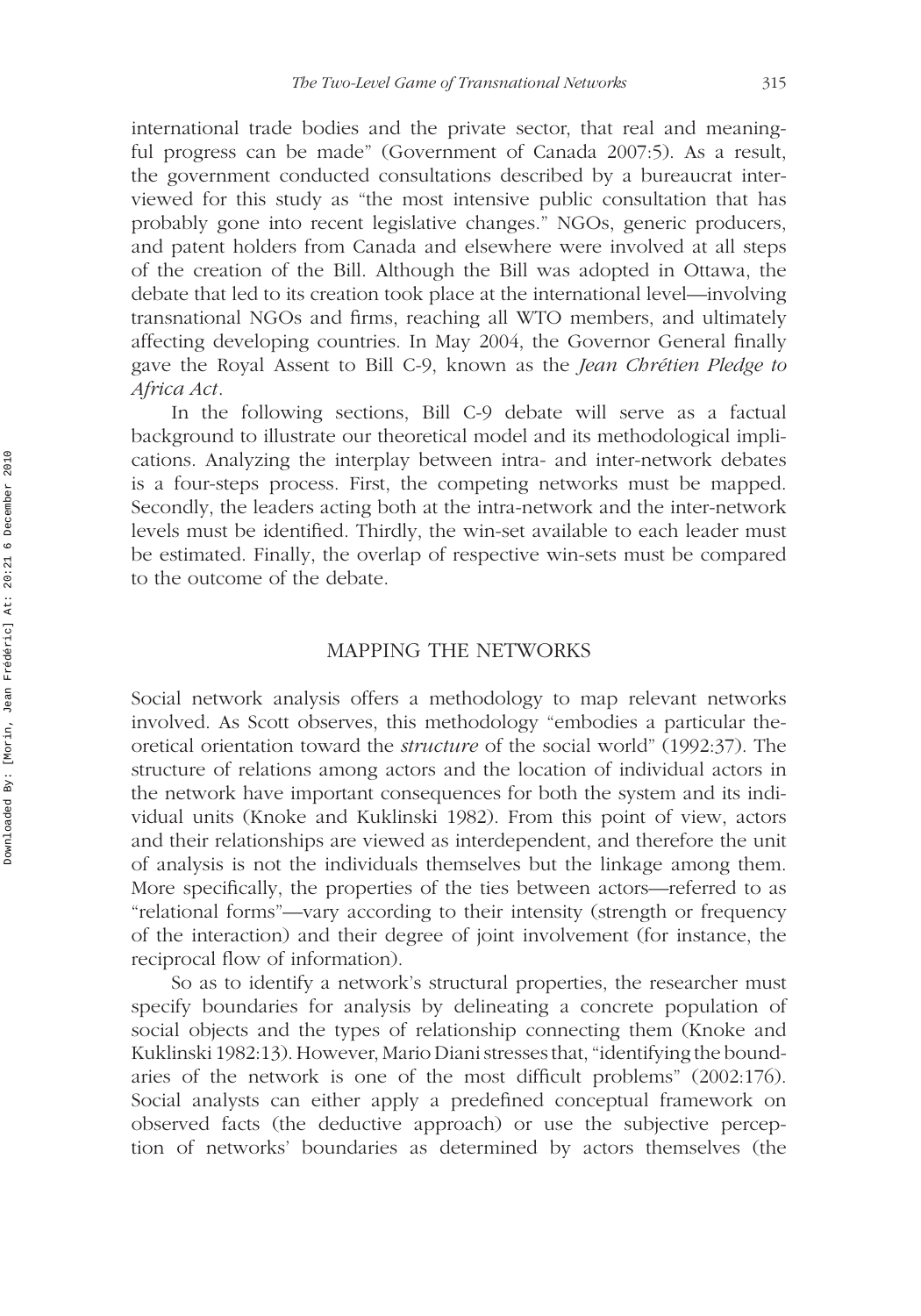

**FIGURE 1** Map of the NGO network using Netdraw and Ucinet. The strength of the ties is based on the number of joint press releases and the size of nodes represents the number of press releases.

inductive approach). Resorting to one or the other method should ideally give like results.

Although there is a growing literature on networks in the fields of both intellectual property (IP) and access to medicines, it was necessary to use a deductive approach as most analysts follow Keck and Sikkink and limit their study to advocacy networks (Friedman and Mottiar 2005; Halbert 2005; Hoen 2002; Mayne 2002; Mowjee 2003). In an attempt to define and map networks' boundaries in Bill C-9 case, their nodes and ties were identified by analyzing three sources of information: (1) an exhaustive corpus of 73 press releases related to Bill C-9 (see Figure 1); (2) a compilation performed by Google of hyperlinks found on the Web sites of organizations mentioned in press releases (see figure 2); (3) transcripts of 54 semi-structured interviews with key actors in the process (see Appendix for the list of interviewees). Indications of belonging to the same network include co-signing a press release, mutual references to each other's Web sites, and organizations mentioned during interviews as allies or close collaborators.

Our findings reveal the existence of four distinct networks. The first is the Canadian government. Most governments, with the notable exception of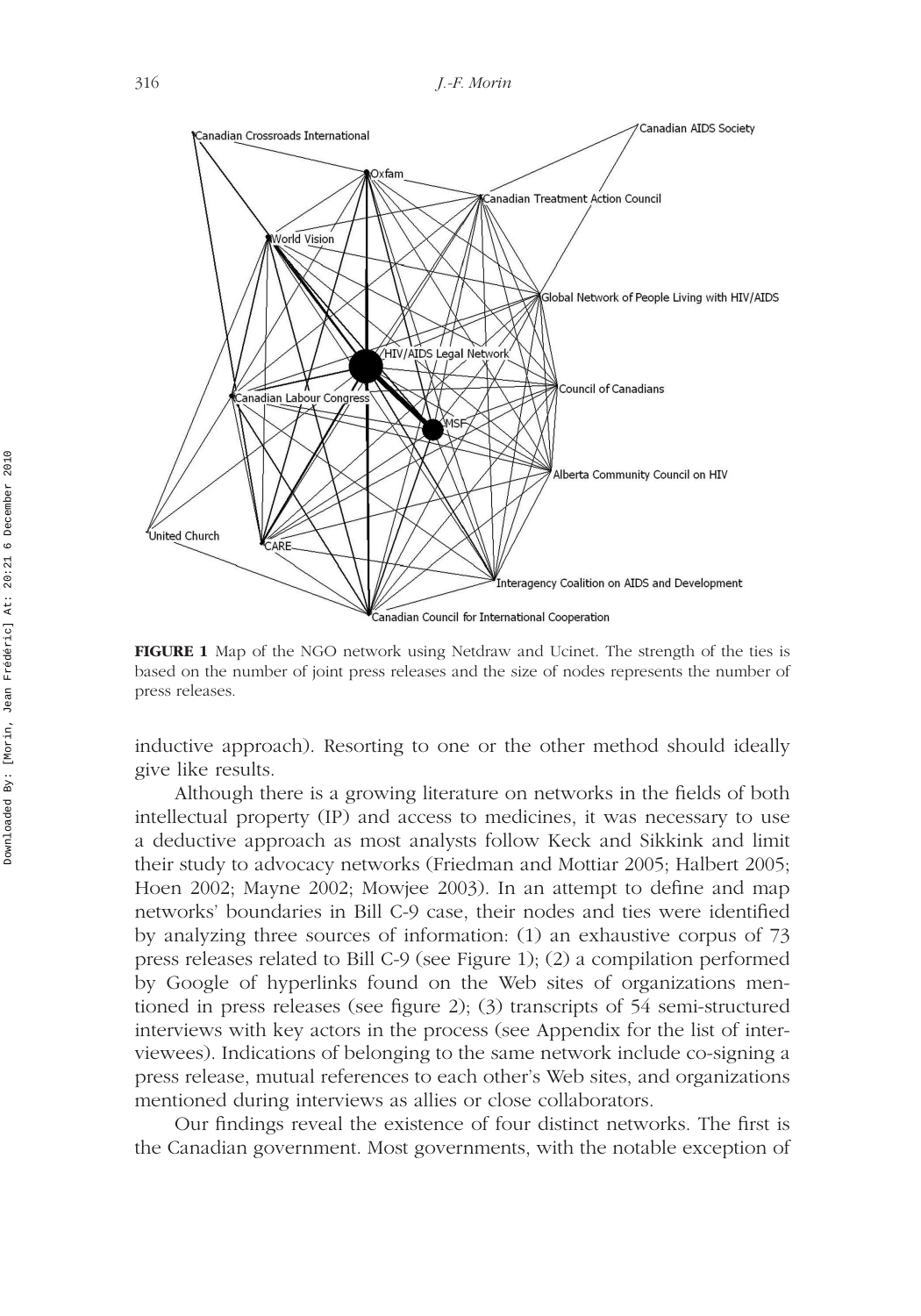

**FIGURE 2** Map of the NGO network using Netdraw and Ucinet. The ties and nodes represent hyperlinks to other NGOs on Internet pages related to Bill C-9.

Switzerland's, do not have a central agency to coordinate all domestic and international policies pertaining to intellectual property. Within the Canadian government, the drafting of Bill C-9 involved five key departments, namely Health Canada, Industry Canada, Foreign Affairs Canada, International Trade Canada, and the Canadian International Development Agency (CIDA), coordinated by the Privy Council Office. During the whole process, IP and global health specialists from these departments met regularly to exchange information, coordinate their objectives, and reach a common position. Most of them knew each other from working together on other files, and some have worked in various departments. Christopher Armstrong, for instance, was at CIDA when Bill C-9 was initially proposed, at Foreign Affairs when enacted, and back at CIDA when reviewed.

Despite the fact that bureaucrats working within the same government did not conceive of themselves as a network, their interactions had all its attributes and characteristics. On the one hand, each agency had its interests, perspectives and organizational culture. Interviewees explained that very different sets of values were conflicting between Ministries, and that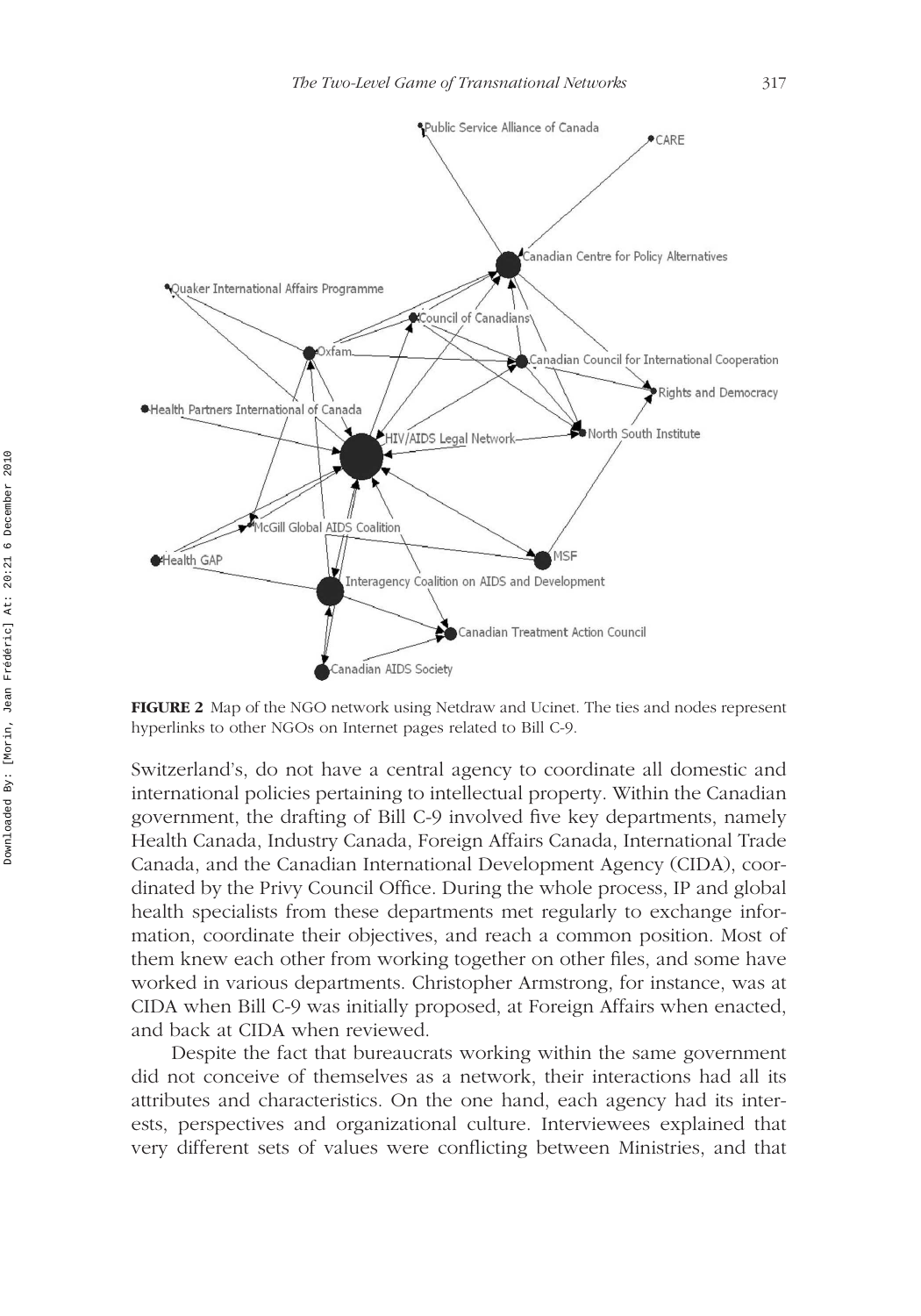disagreement arose over most steps of the way. For a bureaucrat, this competition was a significant hurdle: "The more departments you have the longer it's going to take, the more complex it's going to be, and the more people you will have to bring on board." One the other hand, bureaucrats were committed to reaching common objectives. They "recognized that the five key departments would really have to work together." This coordinated effort is illustrated by the fact that most of the press releases on Bill C-9 included quotations from the five key ministers and contact information from all five departments.

While the government network is national-based, IP business networks have a larger reach. Members of this network are united by the instrumental objectives of increasing worldwide protection for pharmaceutical inventions and share the normative belief that high standards in patent protection increases social wealth and improve global health. They are institutionally organized in various business associations, including the International Federation of Pharmaceutical Manufacturers and Association (IFPMA), and often refer to their collective identity as the "innovative pharmaceutical community."

Several members of this transnational business network took an active part in the Canadian debate on the implementation of the August 30, 2003 WTO decision. Most companies expressed reservations because of the potential erosion of IP protection in emerging markets such as China, Brazil, and Argentina. As Canada was the first mover among WTO members, its legislation had the potential to serve as a model for other countries. It was therefore crucial for them to frame the debate and hold sway on policy making. For example, during the 2007 review of the legislation, 11 foreignowned pharmaceutical companies and five of their industry associations, including the European R&D-based Pharmaceutical Industry and the Irish Pharmaceutical Healthcare Association, sent individual submissions to the Canadian government. The submissions revealed a coordinated discursive strategy by expressing the same ideas and frequently using the exact same language.

In addition to the business network, a transnational NGO network advocating for access to medicines in developing countries was very active during the Bill C-9 process, especially through agenda-setting, public-mobilizing and direct advising. It included faith-based groups with large constituencies (such as United Church), think tanks with research expertise (such as the North South Institute), labor unions with extensive administrative resources (such as the Canadian Labour Council), development advocates with strong communication skills (such as Oxfam), and humanitarian organizations with testimonies from the field (such as Médecins Sans Frontières [MSF]).

Those NGOs were brought together "by the same views, the same values, and the same ideology," and as an interviewee from the NGO network said, each of them "brought something to the table." He adds,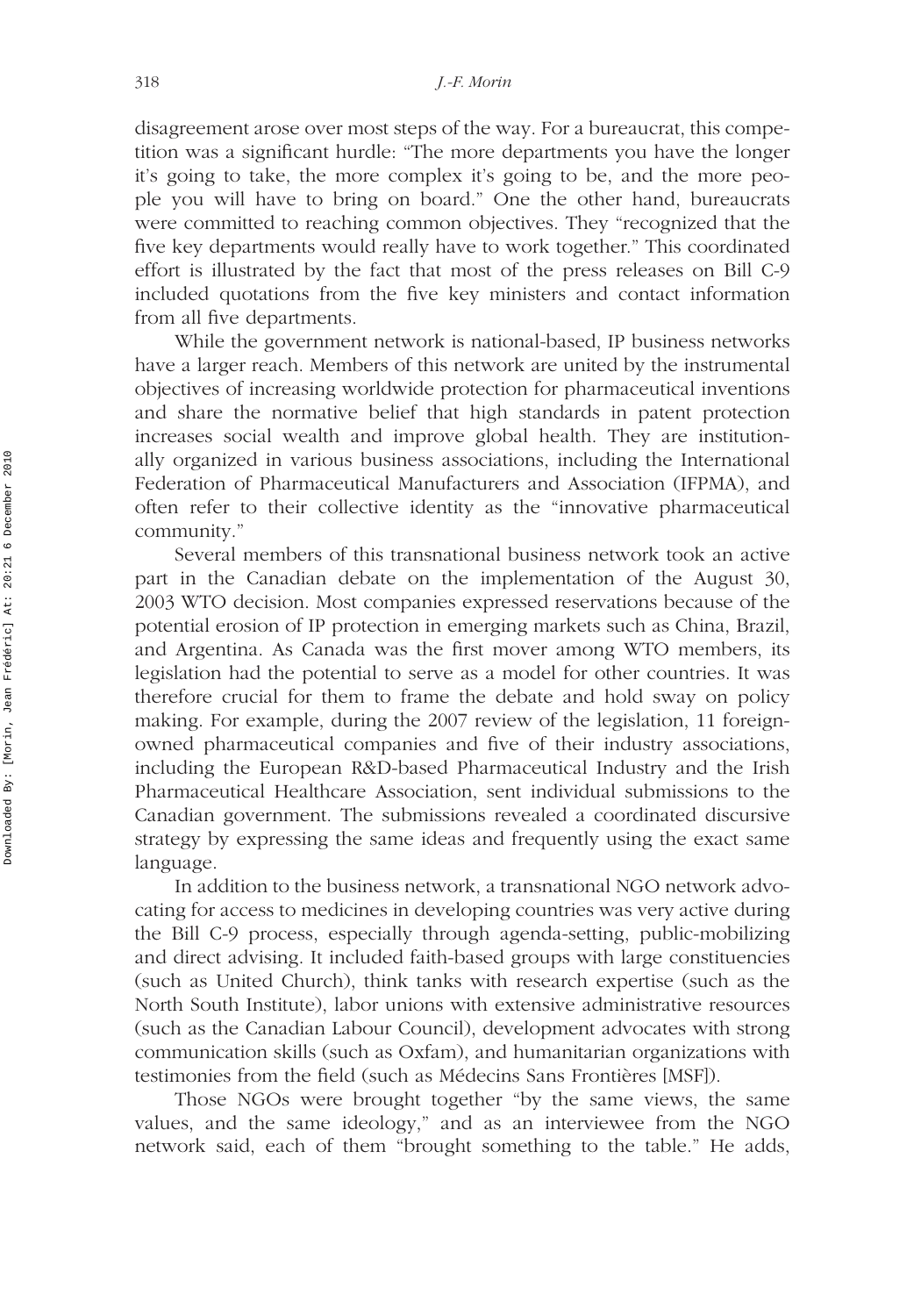"we're all coming from the same basic perspective which is that poor people should have access to medicine." Therefore, as another recalls, when Canada announced its desire to implement the WTO decision: "We knew very quickly, inherently really, because of the way NGOs work, that we have to be together." The frequent use of words like "we," "our allies," or "our colleagues," reveals a strong sense of collective identity between NGOs.

During their campaign, the NGO network operated through a preexisting coalition called the Global Treatment Access Group (GTAG). GTAG became the focal point for regular exchange of information and the development of common strategies, mostly through emails and conference calls. Given that GTAG did not have a formal list of members and was essentially based on personal connections, it should be conceived of as a network of individuals rather than a network of organizations. As an interviewee said, "when there are new people coming into that network of contact, it is often through another contact." Some individuals even travelled within the network, like Marie-Hélène Bonin who moved from MSF to the Canadian Labour Congress. Several interviewees mentioned their friendship with other GTAG members relating the "familiarity, trust and respect that have built up over years." As an interviewee summarized, "in NGOs, it's always like that, it's all about individuals."

Our findings revealed the existence of a fourth network involved in the debate. Indeed, the business network must be divided between the brand name and the generic networks. This stood out especially as an interviewee working for one group qualified the other as their "arch enemy," explaining that "on virtually every issue there is, our position would be the opposite of theirs."

Sell and Prakash (2004:149) insist that the generic industry should be included in the NGO network because both share an interest in relaxing patent standards. They argue, for example, that Cipla, an Indian generic manufacturer, was a "key member of the Access Campaign," notably because the very special rates they offered to MSF served as a critique of the prohibitively high prices of patented pharmaceutical. However, analysis of press releases, Web site and interviews reveal that NGOs and the generic industry belong to two different networks. All the members of GTAG interviewed were very clear on the fact that generic companies were not considered as one of their own. They were deliberately excluded from the collective "we." They were considered, just like bureaucrats and brand name representatives, as "the guys in suits." Several NGO representatives explained that not only did the generic industry have different end objectives, but they could not be trusted more than the brand name industry as both are driven by profit. "We try to keep our distance in this," one explained. "We didn't want to be seen to be pro-generics." For example, when MSF negotiated a contract with the generic producer Apotex in order to use the Canadian mechanism, their communication specifically avoided depicting their relationship as a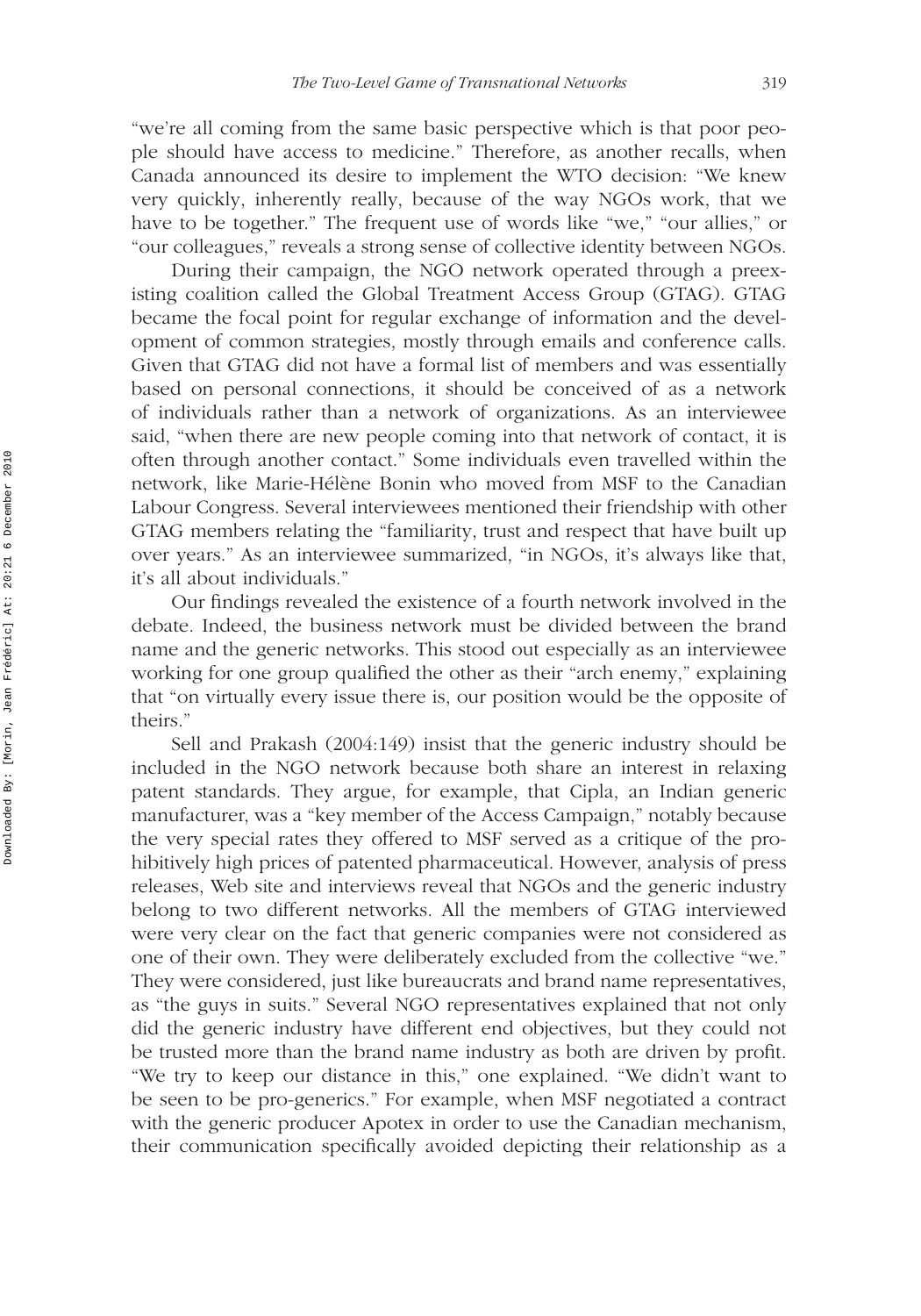"partnership," but only as a "cooperation" so to reassure that they were not members of the same network.

The strategic decisions of generic producers to keep a low profile during WTO negotiations partially explains why this fourth network has been overlooked by previous research efforts. Interviewees working with the generic industry acknowledged that they preferred investing their political capital in other policy issues as they did not foresee enough business opportunities. Nevertheless, members of the Canadian Generic Pharmaceutical Association (CGPA) started to play a more active role when the debate moved from Geneva to Ottawa. They started developing their own discourse focusing on price as their competitive advantage. They also defined their policy objectives to protect themselves from legal disputes initiated by brand name companies. Moreover, third parties recognized the existence of the generic network as a cohesive, legitimate, and organized group of actors. As unpublished governmental documents show, the generic industry was systematically distinguished from the other stakeholders.

Relying on press releases, websites and interviews, four networks were identified. Nonetheless, this should not suggest that every actor was an active member of one of these networks. Some actors gravitated around the existing networks and made independent contributions, like political parties in the opposition (such as the New Democratic Party which played an active role), academics (such as Frederick Abbott, Jillian Cohen, Amir Attaran, James Orbinsky, and Joel Lexchin), prominent public figures (Stephen Lewis and Bono) and intergovernmental organizations (the World Health Organization and UNICEF). Conversely, some groups deliberately decided to remain at the margins, such as the Quaker United Nations Office and Health Partners International Canada.

#### IDENTIFYING NETWORK LEADERS

Although a network's structure is a key variable determining its success, structure alone "cannot deliberate, imagine, strategize or engage in decision-making" (Morris and Staggenborg 2004:187). Network leaders are the necessary interface between the two games. As one interviewee said, "If you try to isolate the actors, you see there are few actors that have been involved in each coalition; they are sort of the nucleus and they are organizing the coalition around it."

Ascendance among peers does not derive solely from intrinsic resources attached to particular individuals, such as charisma or financial means. Rather, power flows stem from the leaders' positions in network environments (Ganz 2003), and consequently, networks tend to coalesce around a few active leaders located in core positions and surrounded by layers of peripheral actors (see Figures 1 and 2). A leader's strategic position in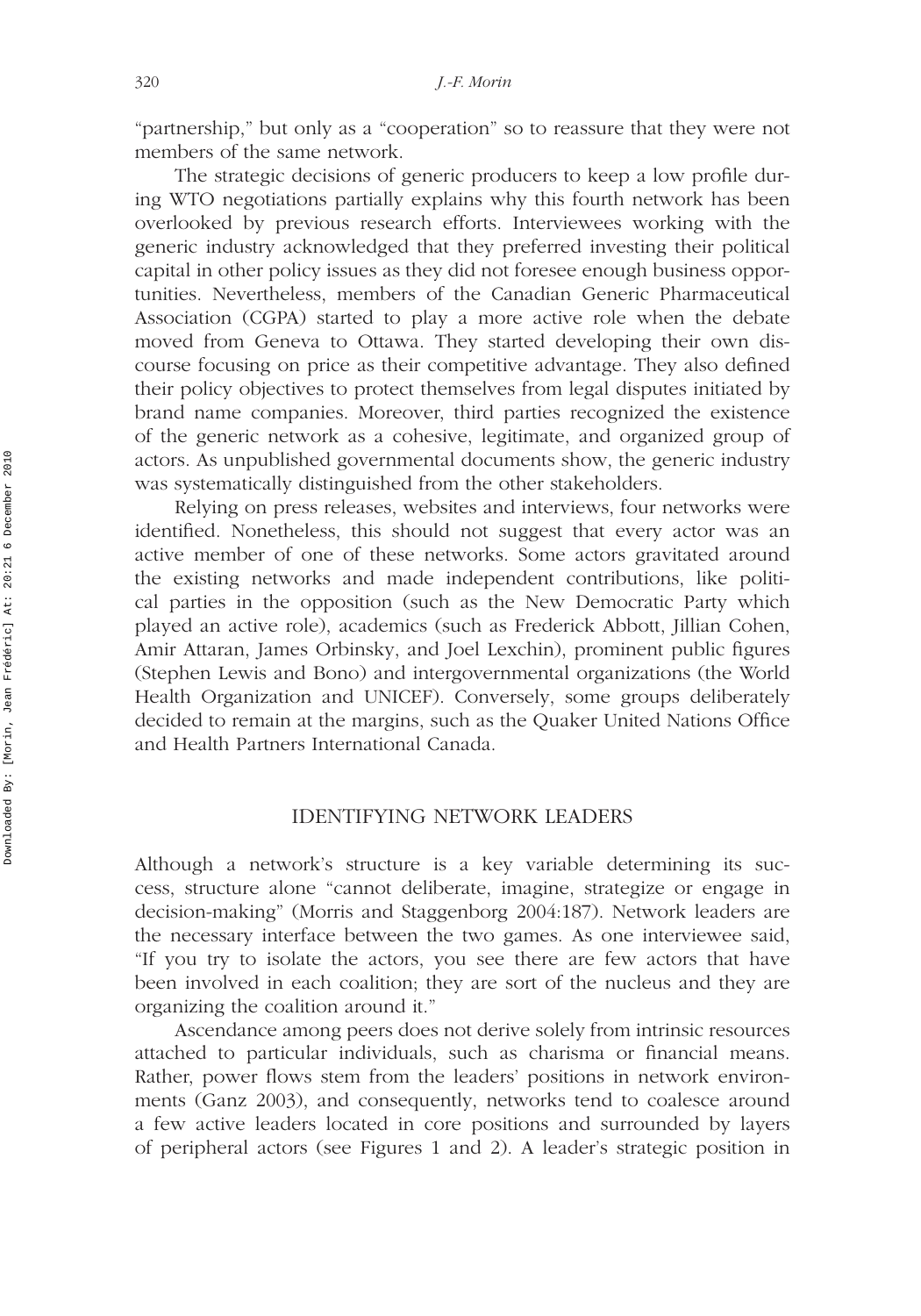the network provides him with two important advantages over other actors, namely easy access to diverse and salient knowledge, as well as a channel to diffuse ideas and information to their peers. Leaders therefore function as *translators*: within the network, they mobilize and inspire their members, and outside the network, they distill and articulate the substance of internal exchanges (Gusfield 1966). For this reason, they are often nominated as spokespersons or selected by the media to act as representatives. In a situation like that of Bill C-9's drafting and implementation, leaders are responsible for altering a preexisting institutional framework in order to accommodate the network's preferences, while shaping these preferences in accordance with the institutionally embedded framework (Morris and Staggenborg 2004:186). They are, as Putnam's chief negotiator, at the interface of two games.

In the debate over Bill C-9, leadership was often assumed by umbrella organizations. Several interviewees from the brand name network explained that business associations such as IFPMA and Canada's Research-Based Pharmaceutical Companies (Rx&D) have much greater ability to express their opinion to policymakers and the media than any specific companies. As one explained, a business association "is not a brand, [it] doesn't sell medicines, so their image doesn't matter as much." Companies prefer not to take the stand on public policy issues; they would rather delegate this role to associations, which are less sensitive to public perception and reputation. "It's our role to be out there as advocates; and companies prefer having us than having that role," confirmed an interviewee from a business association.

When the Canadian government announced its intention to implement the WTO Decision, the first reaction came for the international industry association. Harvey Bale, the Director of Geneva-based IFMPA, warned the Canadian government that its initiative would be "a negative black eye" that will "very well affect the investment climate" (*Globe and Mail* 27 Sept. 2003, A1). But less than a week later, the Canadian Rx&D, representing the very same companies, clearly took a leadership role and abandoned IFPMA's confrontational approach. As a lobbyist working outside of Canada explained, "Rx&D were talking to [the Canadian] government because they had [a] relationship compared to other [foreign] companies" and industry associations. Despite the fact the international, American, and European industry associations took the Canadian Bill "very seriously" and were regularly consulted for their key expertise acquired at the WTO, they delegated the leadership role for the Bill C-9 debate to Ottawa-based Rx&D.

In the generic network, the leadership role was assumed by CGPA. During the drafting and amendment processes, CGPA issued six press releases on Bill C-9, sent detailed submission to parliamentary committee, and it was even invited to read and comment upon undisclosed drafts of the Bill. Apotex, as the largest Canadian-owned pharmaceutical company, was also a crucial player in this network. It had more products to offer to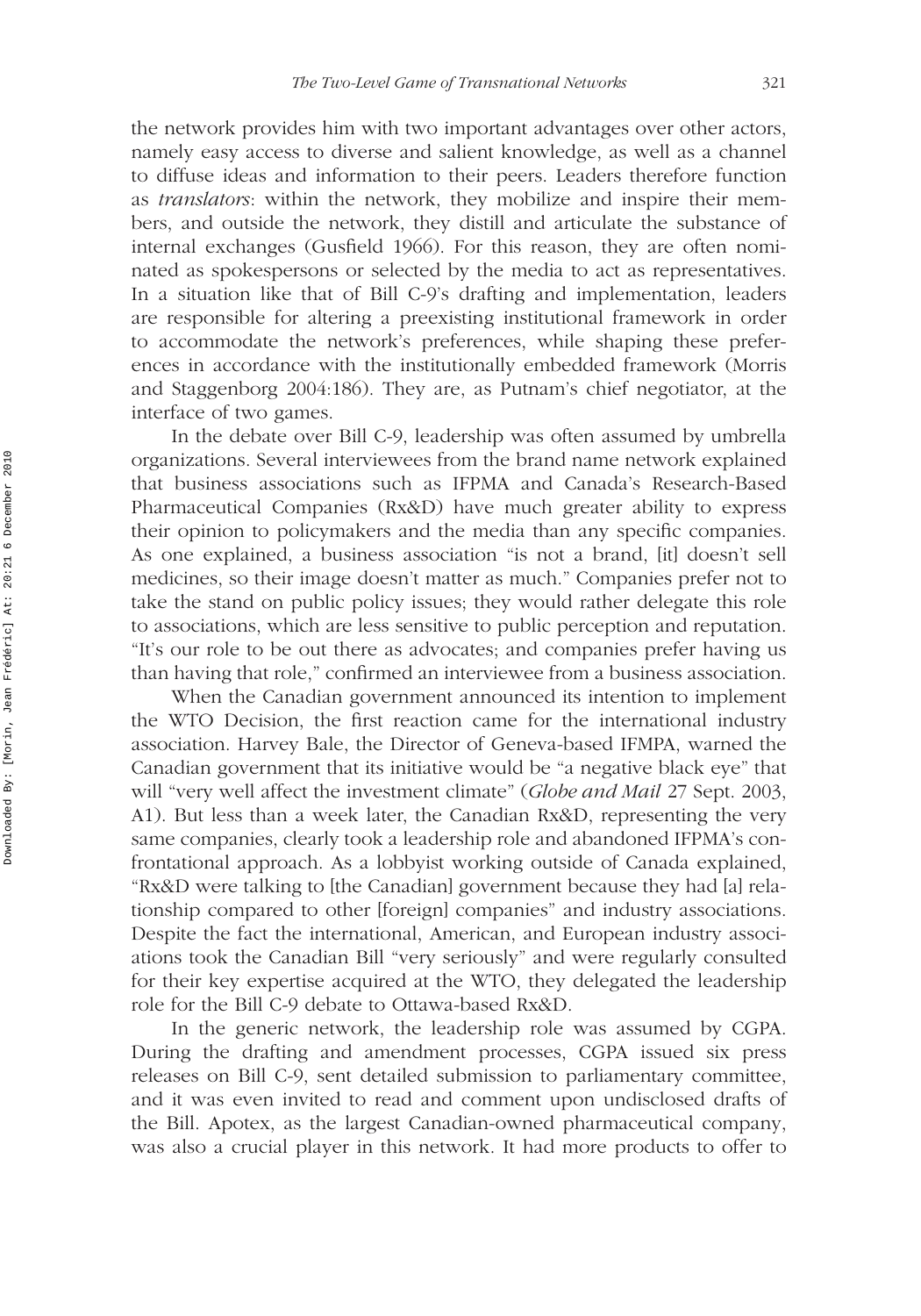developing countries, and therefore more interest in developing new ones than any other generic manufacturer. That is why Apotex regularly met with NGOs and policymakers to discuss the drafting and implementation of the Bill. Moreover, the company upheld a constant interest and expressed a non-equivocal commitment to the issue. As a result, Apotex became the first company worldwide to have used the WTO mechanism in 2007. One could even doubt that the CGPA would have played such an active role without the involvement of this key member.

Within the government network, interviewees designated Industry Canada as the predominant player, although each of the five departments cited above made some contributions and even took the lead on specific issues. Industry Canada's leadership was visible as it bore precedence in parliamentary hearings—being first to speak—and in interdepartmental press releases where their perspectives and contact information would show first. Industry Canada's leadership attributes derived from several factors. First and foremost, the *Patent Act* is under its administration. Its responsibilities and expertise on IP law, which it shared with Health Canada, gave it "a certain credibility." Its leadership also came from Allan Rock, its Minister, who according to an insider, "made it a personal issue for him and led the charge in Cabinet, and he sort of was able to overcome any obstacles or inertia that might have otherwise held up the policy development process."

The Privy Council Office (PCO) also played an important but secondary role within the government network. It was responsible for briefing the Prime Minister, supporting the Cabinet process and coordinating the different departments. It was especially concerned about the unity of government's public views and interests, either real or perceived. In short, the PCO made sure that the government ultimately spoke with one voice. If Industry Canada was leading the substance of negotiations, the PCO was leading the interdepartmental process.

In the case of the NGO network, the structure was substantially different. As one interviewee said: "there was not a functioning structure, an office, or a paid coordinator." Existing umbrella organizations such as the Canadian Council for International Cooperation or the Inter-Agency Coalition on AIDS and Development were involved in the debate but were not considered official leaders. Moreover, it was decided not to transform the GTAG in a formalized umbrella organization with a single budget, membership, spokespersons, and branding. Not only was there insufficient time and resources to create such an organization, but as several interviewees also pointed out, the flexibility of an informal coalition and the weight of some existing NGOs' brands were key assets that they wanted to preserve.

There were three layers of actor involvement in the NGO network that can be illustrated by three concentric circles. At the periphery were organizations such as World Vision and the North-South Institute. Most of them readily recognized their minor role in the discussions: "We were involved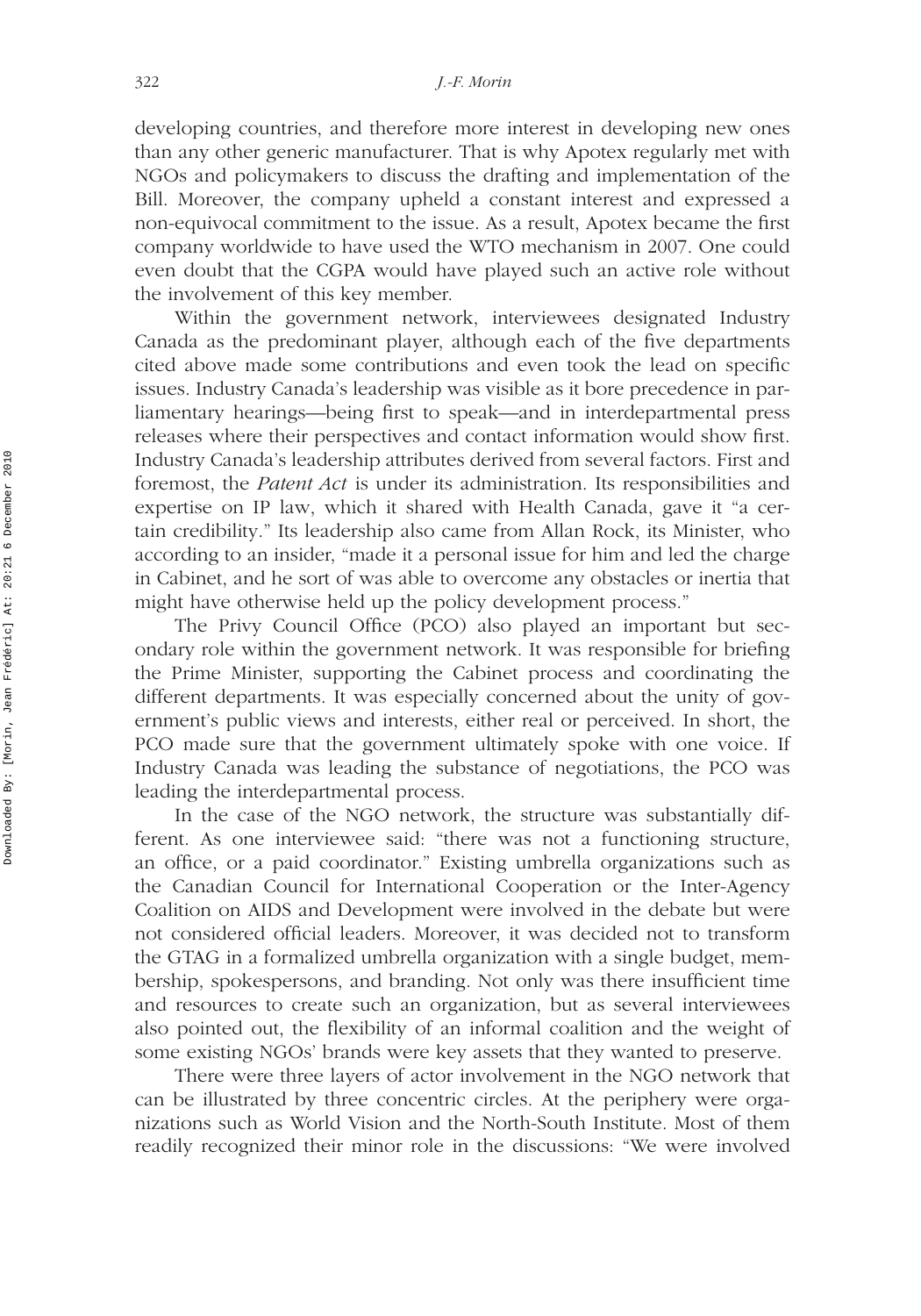sporadically but not all the time." The second layer include actors who were frequently mentioned in our interviews, such as Oxfam, the Canadian Labour Congress, the Canadian Council for International Cooperation, and the Inter-Agency Coalition on Aids and Development. Finally, at the heart of the network, the first circle was constituted by MSF and the HIV/AIDS Legal Network, almost unanimously recognized by interviewees as the "elite group." They published by far the highest number of press releases, articles and open letters and were the most quoted in the media. They were "the core where everything came together."

The leadership of this nucleus derives from four attributes. First, they possessed legal and medical expertise that proved to be useful. For instance, the HIV/AIDS Legal Network provided the necessary legal knowledge to argue that a closed list of medicines was not a requirement under the TRIPS Agreement. As for MSF, they had the medical expertise to determine which important drugs were missing in the governmental list. Secondly, both organizations had instrumental contacts in Canada as well as in developing countries. Because the Canadian branch of MSF was part of the broader MSF network, they had lobbyists following the debate at the WTO as well as persons that could provide testimonies from the field. As of the HIV/AIDS Legal Network, it is a genuine Canadian organization with close connections to two key South African NGOs (the AIDS Law Project and the Treatment Action Campaign) that participated in the debate and sent their own submissions to the Canadian government. Thirdly, both MSF and the HIV/AIDS Legal Network had the capacity and the willingness to devote resources, especially human resources, in the campaign and potentially at the expense of other policy issues. Lastly, the individuals working in these two organizations clearly demonstrated leadership. Richard Elliot, Marie-Hélène Bonin, and Rachel Kiddell-Monroe were described by their peers as passionate and dedicated individuals.

Leaders of the four networks had a double mandate. Internally, their role was to mobilize and consult with their members in order to speak with a common voice. They focused essentially on sharing information, galvanizing their network, and as one said, sold their ideas to their partners. Externally, they had to interact with one another—either directly, during private meetings, or indirectly, through the media. The key concept of win-sets is found at the intersection between these two levels.

#### ESTIMATING THE WIN-SET SIZE

Many variables can be expected to have direct effect on leaders' bargaining power. Drawing from Putnam's discussion on the variables of a win-sets and Moravcsik's concept of acceptability set, it appears that at least five factors can enhance bargaining power by reducing the win-set size: (1) the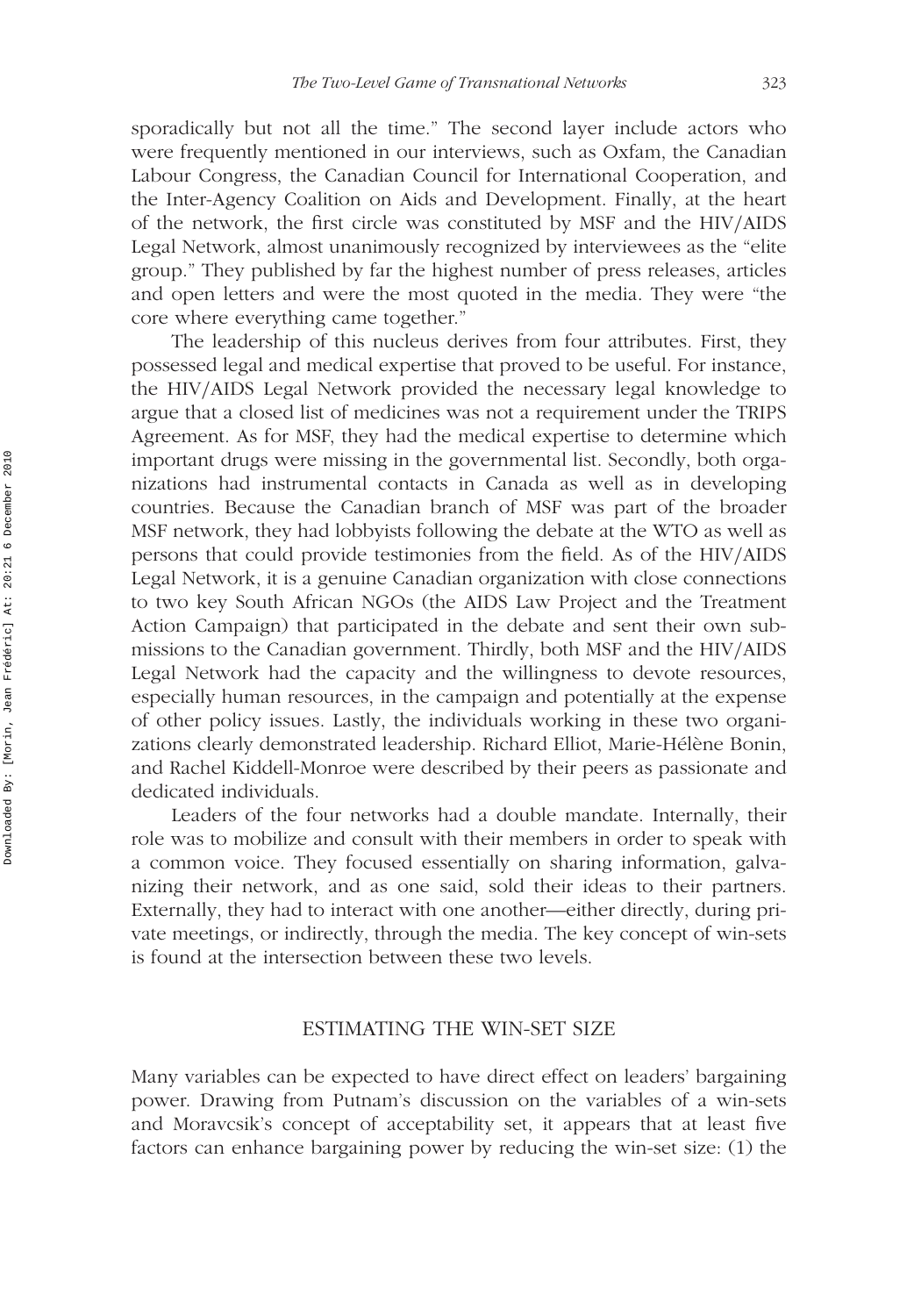network's tolerance of the status quo; (2) heterogeneity of interests; (3) the network's tolerance of dissension; (4) the leader's autonomy; and (5) the leader's strategic preferences.

The first variable that contributes to reduce the win-set size is the network's tolerance of the status quo. If a "no-agreement" outcome bears little or no cost for a network, the latter is likely to be less compromising or more easily opposed to the agreement. On the other hand, if the status quo persists at great cost or represents a worsening situation, the network will likely show general support for the legislation. Thus, as a general rule, a lower cost to maintaining the status quo will engender a smaller win-set.

Since maintaining the status quo was not an appealing outcome for the brand name network, they showed consistent support for the proposed Bill. After the bad press they received at the 1999 South African trial, the industry rallied in support of Bill C-9 and wanted to be seen as supportive. The brand name companies repeatedly said that they "support[ed] the laudable goals of the Doha Decision," and at most expressed a mere "disappointment" for a specific measure. The government also showed general support for the legislation since the decision to implement the WTO Decision had been announced to electors just before the elections in the spring of 2004. Although scepticism about the feasibility of the Bill was high within the governmental network, pressure from the executive thwarted all resistance. As an interviewee said, "a lot of people in the Canadian government, senior level, would not have done it, but once you have the Prime Minister saying, "*I want to get this done*," then the whole dynamic changes and it gets done." As the political cost of no-agreement was perceived as being high, they were ready to compromise to achieve consensus.

In contrast, NGOs were neither committed nor pressured to support the agreement. In fact, they had an interest in drawing out the discussion. Should the debate come to a standstill, some NGOs could successfully have demonstrated the failure of the mechanism and, as an interviewee said, show "that it's all a waste of time and we should be looking for completely different ways of doing this." Generic companies had an interest in the status quo as well. As a key player in the generic industry commented, "there's no way that this bill is ever going to be able to be used." Given this skepticism, their commitment toward reaching an agreement was low. Besides, they were afraid that any measure would thrust expectations upon them, since any adopted mechanism would require managing expectation that generic companies could not alone save developing countries.

The heterogeneity of interests is the second variable affecting the winset. The presence of heterogeneous interests among members reduces the scope of possible agreements that are available. In a homogenous group, the network leader can seek to obtain maximum concessions from his opponents without being afraid that his members will complain of too many gains. However, in a heterogeneous group, division creates possibilities of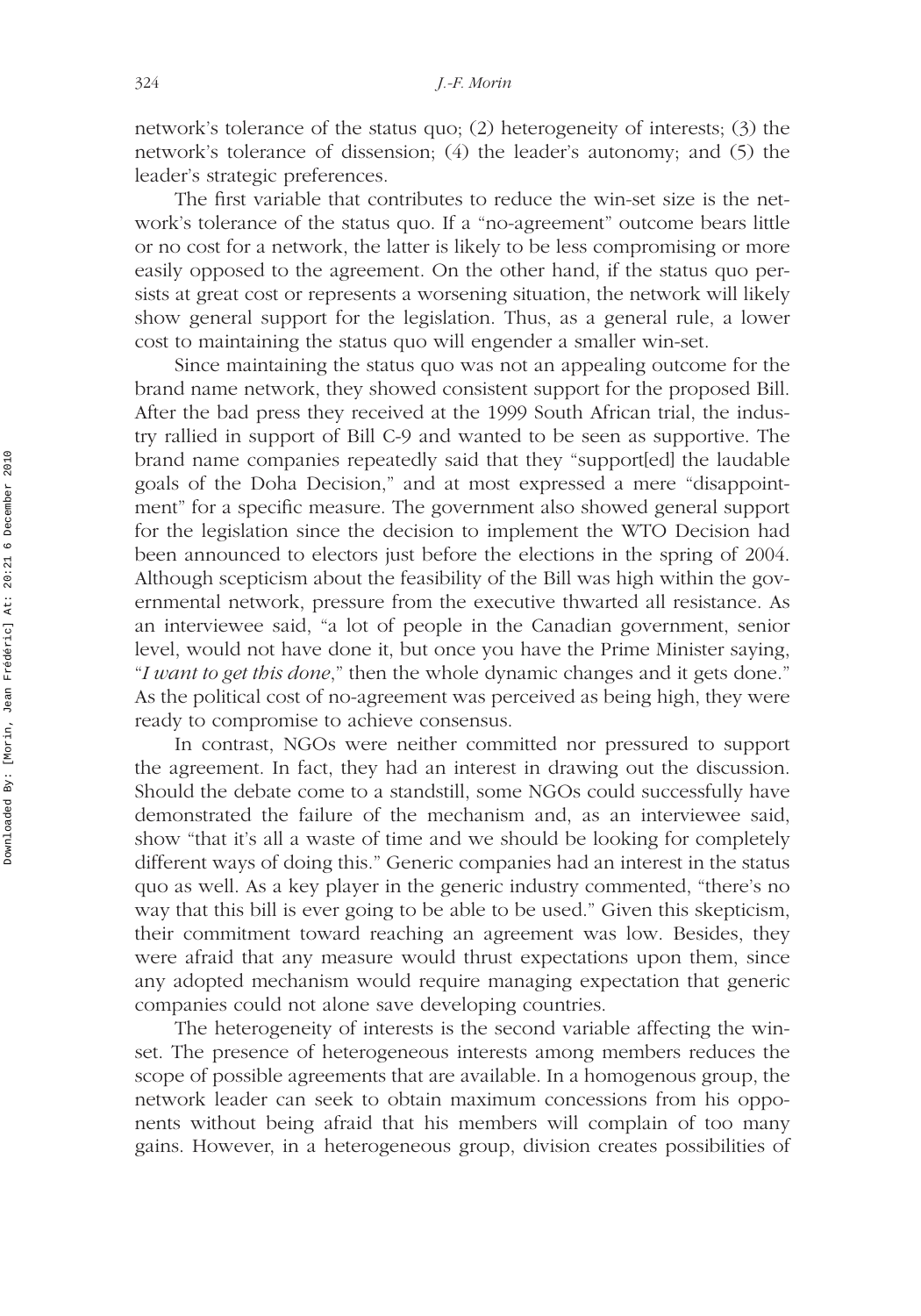defection if, in the eyes of the members, the agreement realizes too little or too much. Internal coalitions, issue-linkages and trade-offs that are typical of heterogeneous group complicate the constitution of a joint platform, increase the risk of factionalism, reduce the number of potentially "winning" agreements, and consequently impact the win-set size.

The network showing the highest level of homogeneity was the brand name industry. When the companies sent their own submissions to the government, they typically specified in the introduction that they "fully support the submission by our industry association." Their interests were fairly homogenous, although some companies, like Pfizer, had more stringent positions on the protection of their patent rights than others, such as Merck. Their debate was more about the appropriate strategy than about their shared interests. As for the generic companies, they expressed no opposition to the Bill. Although Apotex was showing an ongoing interest in the legislation, most other companies kept a low profile. They did not strongly support nor oppose the Bill. With respect to internal coalitions, the brand name industry and the generic companies networks could not be said to have really exploited issue linkages. While the pharmaceutical and generic industries tried to divert the debate toward other issues (the former emphasizing on health infrastructure and corruption in developing countries and the latter hoping to secure government buying as part of development assistance), these linkages were merely strategies aimed at minimizing cost or maximizing benefits.

A completely different situation took place within the NGO and government networks, which were subject to considerable internal debate. In the former, markedly different opinions were expressed with respect to objectives and resources. Not only did the NGO network group comprise a wide range of organizations with heterogeneous interests, but it was also divided between radicals and reformists. As one interviewee explained, "People have different bottom lines on how flexible they are, what they are willing to accept." Locally based and transnational organizations, religious groups and AIDS activists, pragmatic doctors, and dogmatic protestors had to agree on a common platform combining development and health issues. One contentious issue within the NGO network was whether or not generics should be allowed to profit from this mechanism. As one interviewee said, "The free stuff is not sustainable." But other NGOs were rather focused on the humanitarian dimension and were "not worried about whether it's profitable or not." Each internal coalition between NGOs was thus setting new expectations toward the Bill while also reducing its chances of success.

At the governmental level, the departments' different interests, perspectives, and organizational cultures frustrated internal cooperation. Concerns ranged from drug safety and efficacy to international standing of the country. The five departments nevertheless agreed on a triple objective behind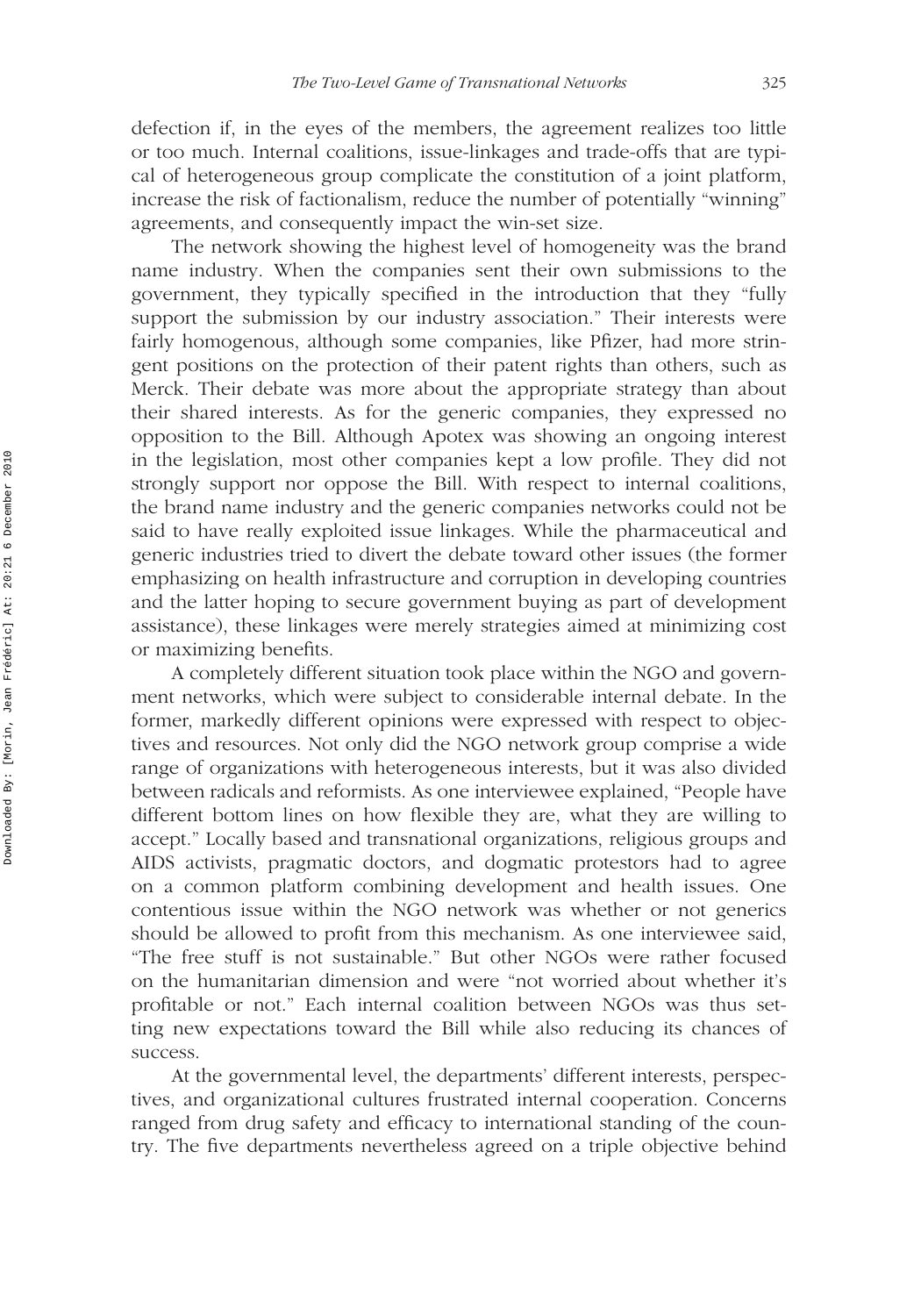the adoption of the Bill, namely the improvement of access to medicines in developing countries while respecting international trade rules and maintaining the integrity of the domestic patent system. Although those objectives are not necessarily in conflict, their overlap is thin and precarious.

The third factor influencing the win-set size is tolerance to dissension. Contrary to the heterogeneity within the network, this variable measures the cost rather than the risk of factionalism. Thus, among networks striving with internal debate, the tolerance to audible divergent opinion can vary. The lower the tolerance to dissenting voices, the higher the necessity for the leader to take into account the disparate interests of members. This added responsibility reduces the win-set.

For NGOs, generic manufacturers and the brand name industry, the cost of dissension is high but tolerable. Within the NGO network, for example, intolerance to dissenting voices was manifest after the Canadian Access to Treatment Coalition left the network. The network reacted strongly to this event and, as one interviewee recalls, "That was one of the tough moments, and we sort of lost a partner in the process at that time." The same state of shock happened twice with MSF. In 2004, MSF refused to sign a press release considered too compromising and instead issued its own entitled: "How Canada Failed the International Community" (29 April 2004). A year later, MSF also refused to support an NGO platform that sought to address issues other than access to medicines. These were painful but not insurmountable moments.

The government network is, by nature, much more intolerant to any leakage of dissenting voices. Although competition between departments is inevitable, the government wanted to be seen by the electorate as a united team. Dissenting voices within an informal NGO network or industry association, if noticed by third party, rarely challenge the credibility of the entire network. The government, however, has a greater stake in being perceived as working toward a coherent goal. The five departments thus repeatedly expressed their position with a single voice. As one interviewee maintains, "I think probably no department or no Minister wanted to be seen as the one who was blocking this [Bill] from happening (...) nobody was interested in having that kind of media coverage."

The fourth variable to consider is the leader's autonomy vis-à-vis the network. As a general rule, the more autonomy a leader enjoys with respect to decision-making, the larger his win-set. A leader ultimately perceived as immune from internal pressures loses considerable bargaining power because he cannot invoke lack of internal support as a constraint. Conversely, a leader with little autonomy will see his win-set reduced for he is bound to the position of his members.

Leaders in the generic and brand name industry, respectively Rx&D and CGPA, depend on their members, and have little autonomy to act contrary to their interests. As trade associations, they do not have the material and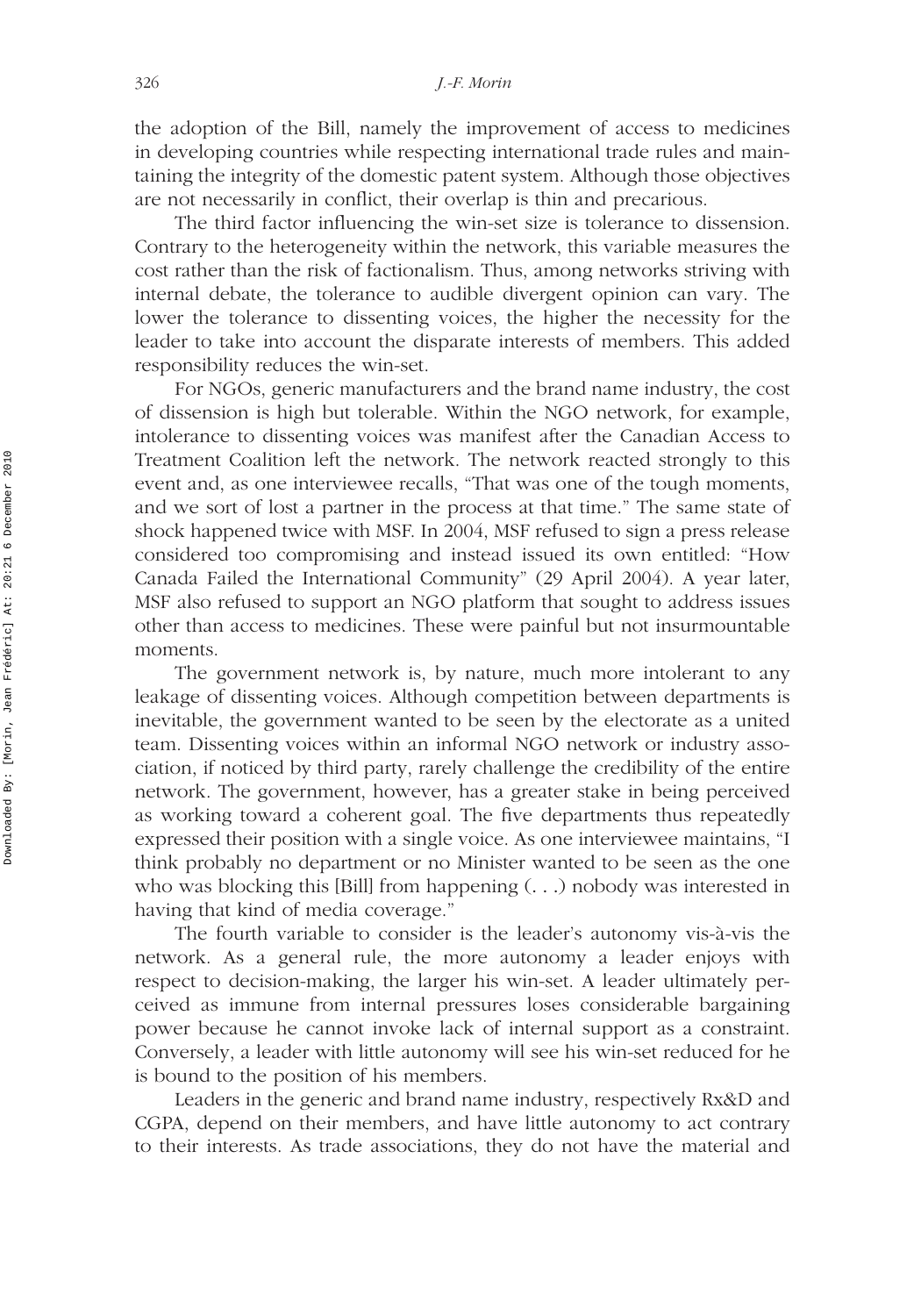political capacity to ignore the mandate given to them by their contributors. Far from being authoritative, they could be described as "serving leaders."

Within the governmental network, Industry Canada had more autonomy. The *Patent Act* is under its authority and its expertise is incontestable. That being said, it could not have imposed the decision unilaterally because of its lack of formal authority on other ministries. Industry Canada was simply first among its peers.

In the NGO network, members refused to adopt a sole leader to speak on their behalf. As one interviewee explains, electing a spokesperson for all NGOs would likely interfere with some strong and influential members who "would not allow anyone to speak on their behalf." Since the network renounced institutionalizing an umbrella organization, its leaders enjoyed great autonomy and generally spoke on their own behalf.

The fifth and last variable is the leader's strategic preferences. Moravcsik's amendment to Putnam makes clear that a chief negotiator is likely to favor agreements that match his acceptability-set. For instance, the leader can deliberately adopt a noncooperative approach in order to force his counterparts on his ground and act, in Moravcsik's terms, as a leaderas-hawk. Alternatively, if the leader adopts a cooperative approach, he is a leader-as-dove.

Although brand name industry association has often played the leaderas-hawk in public policy debates, in this case, Rx&D was a leader-asdove. Soon after the Canadian government's announcement that it would implement the WTO decision, the transnational pharmaceutical companies abandoned their previous confrontational approach. They changed for a more cooperative one, as shown in their press releases using terms such as *partnership*, *cooperation*, *coordination*, *jointly*, *together*, *agree*, and *shared*.

At the government level, Industry Canada was primarily concerned with maintaining the equilibrium of the *Patent Act*. Other objectives, such as insuring a better access to medicines in developing countries or implementing safety measure for the imported drugs, were never endorsed by the leading agency. In light of this, Industry Canada qualifies as a leader-ashawk since its acceptability-set lies partly outside of the domestic win-set, and even further from the opposing win-set.

The NGO network had MSF, often pictured as cut-and-dried, less compromising, and more arrogant, as their leader-as-hawk. Several NGOs considered that having MSF was a key attractive force and helped the overall campaign. Two interviewees underlined the French root of MSF to explain why they were less consensus-orientated.

The five aforementioned variables contribute to the complex interplay of power forces, as the Bill C-9 debate makes explicit. It appears from our analysis that the NGO network, closely followed by the generics and the government, had accumulated the most variables that reduce win-set size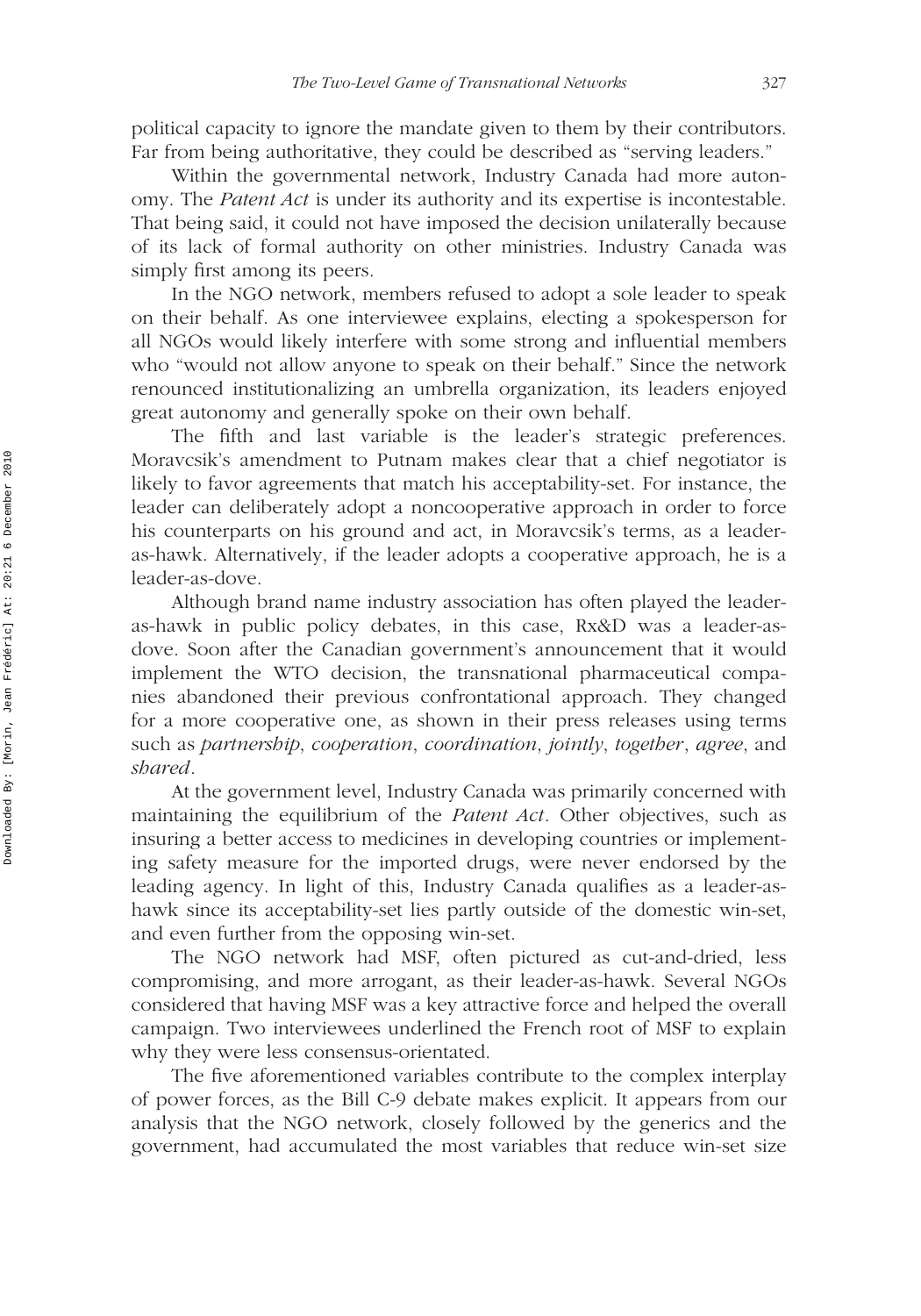|                                |                          | Larger win-set $\longleftrightarrow$ Smaller win-set |                        |  |
|--------------------------------|--------------------------|------------------------------------------------------|------------------------|--|
|                                | Low(1)                   | Medium $(2)$                                         | High $(3)$             |  |
| Tolerance to <i>status quo</i> | Brand name<br>Government | Generics                                             | NGO                    |  |
| Heterogeneity of interests     | Brand name               | Generics                                             | NGO<br>Government      |  |
| Intolerance to dissension      |                          | Brand name<br>Generics, NGO                          | Government             |  |
| Leaders' dependence            | NGO                      | Government                                           | Brand name<br>Generics |  |
| Leader's preferences           | Brand name               | Generics<br>Government                               | NGO                    |  |
| Total:                         |                          | NGO: 12; Government: 11; Generic: 11; Brand name: 8  |                        |  |

**TABLE 2** Variables Contributing to the Reduction of the Win-Set Size in the Bill C-9 Debate

(see Table 2 above). According to our model, their networks would have the smaller win-sets and potentially greater power to influence outcomes. As the next section will detail, this hypothesis has proven true in the case of Bill C-9.

## COMPARING WIN-SETS OVERLAP WITH OUTCOME

Ultimately, the four networks behaved in accordance with predictions of the revisited version of the two-level game theory. First, the prediction that parties with smaller win-sets have higher bargaining power was confirmed with the NGO and government networks. The legislator adopted many of the proposals submitted by the NGO and the generic networks, like the removal of the "right of first refusal" for pharmaceutical companies, the expanded list of beneficiary countries, the revision of the categories of eligible purchasers, and the inclusion of additional products in the list of eligible drugs for export. The government was also able to include some of its own ideas—such as the pricing scale—that was not anticipated by any stakeholder. As interviewees from all sides admitted, NGOs and bureaucrats had a "significant impact on the legislation."

Secondly, as anticipated, the possibility to reach an agreement was dependent upon the overlap of parties' win-sets. The opportunity to reach consensus on Bill C-9 has been greatly enhanced by the brand name network's large win-set. Faced with a public relations disaster, their objective became the mitigation of losses. They realized that their material interests could be spared and their reputation improved if they cooperated and supported the suggested mechanism. Thus as they readily admit, they decided to "conceded on some demands."

Not only did the parties behave in accordance with the revised two-level game but they also seem to have consciously maximized it in two ways.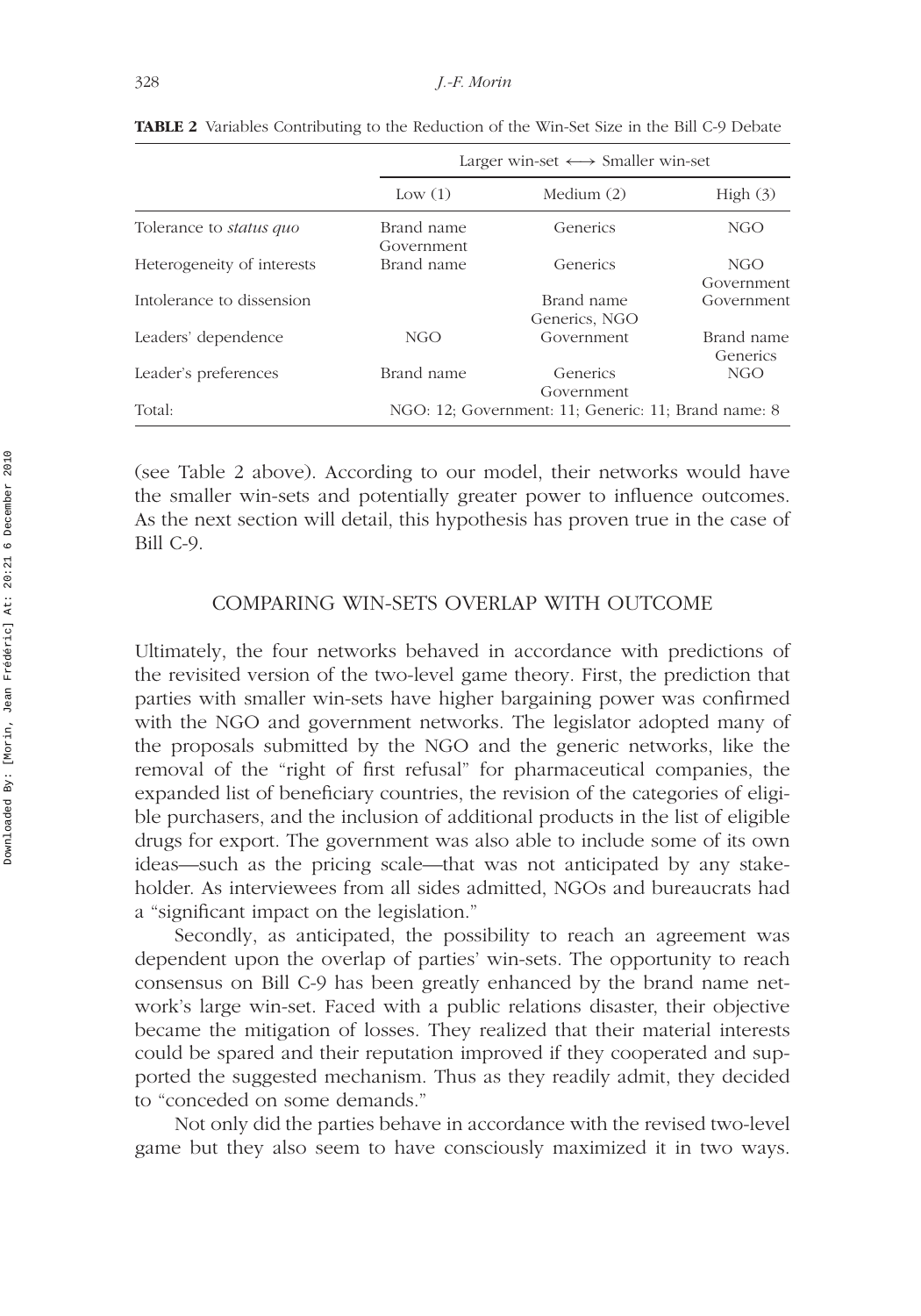Indeed, relevant actors were familiar with the two-level game at play. At the *intra-network* level, most networks recognized the strategic necessity to speak with a common voice. Aware that only a strong and cohesive network would be successful, they strived to find a consensual standpoint to represent the group. As one interviewee from the NGO network explained: "If you have too many messages, then they divide to conquer. So it is very important to show that you have some cohesion, that there is one message." And a policymaker confirmed the effectiveness of the latter strategy: "Having all these NGO's involved with this and all focusing in the same direction, I mean, government we listen."

Parties also planned strategies at the *inter-network* level. When a network is subject to lively internal debate, it is also more vulnerable to tactics intended to influence marginal actors. As Keck and Sikkink explain, "undermining a dense network rather requires destructuring it—that is, eroding the relations of trust or mutual dependence that exist among networked actors" (1998:207). Thus, network leaders often strategically targeted a player at the margin of another network in order to establish partnerships, share information, create alliance or weaken a rival network.

The NGO network has been especially targeted by this tactic since their internal dissension, exhibiting some degree of weakness, was perceivable from the outside. Health Partners International of Canada, for example, received free medicines and vaccines from brand name companies, and at the end, supported the brand name idea of a tax credit for drug donations. Similarly, the bureaucrats from the five department find it useful to meet with a small groupofNGO representatives,isolated fromtheircoalition,because "theydidn't have a lot of time for turnaround, so they were actually very helpful tender comments." That being said, the same tactic was used against the government network. Some bureaucrats had privileged meetings with stakeholders in the absence of their colleagues and thus obtained from these meetings information necessary to support their position in the internal governmental debate. As a result, the industry representatives considered that "we had some people in the (administration) working in our direction" and some NGOs recognized that they were "playing one department against another." Similarly, both NGO and government representatives tried to bypass industry associations, described as "notgoodinterlocutors"becausethey repeatedly statepredeterminedpositions. Rather, they sought to interact directly with their "forward-looking CEOs," seen as more receptive but also more difficult to reach.

While stakeholders were tacitly aware of the two-level game at play, an enhanced understanding of intra- and inter-network negotiations could inform their strategic decisions. NGOs might realize, for example, that their lack of a strong leader speaking on behalf of their entire network is an important weakness. Similarly, the governmental network might come to the conclusion that having a single agency permanently dealing with all intellectual property issues could raise its control over the outcome.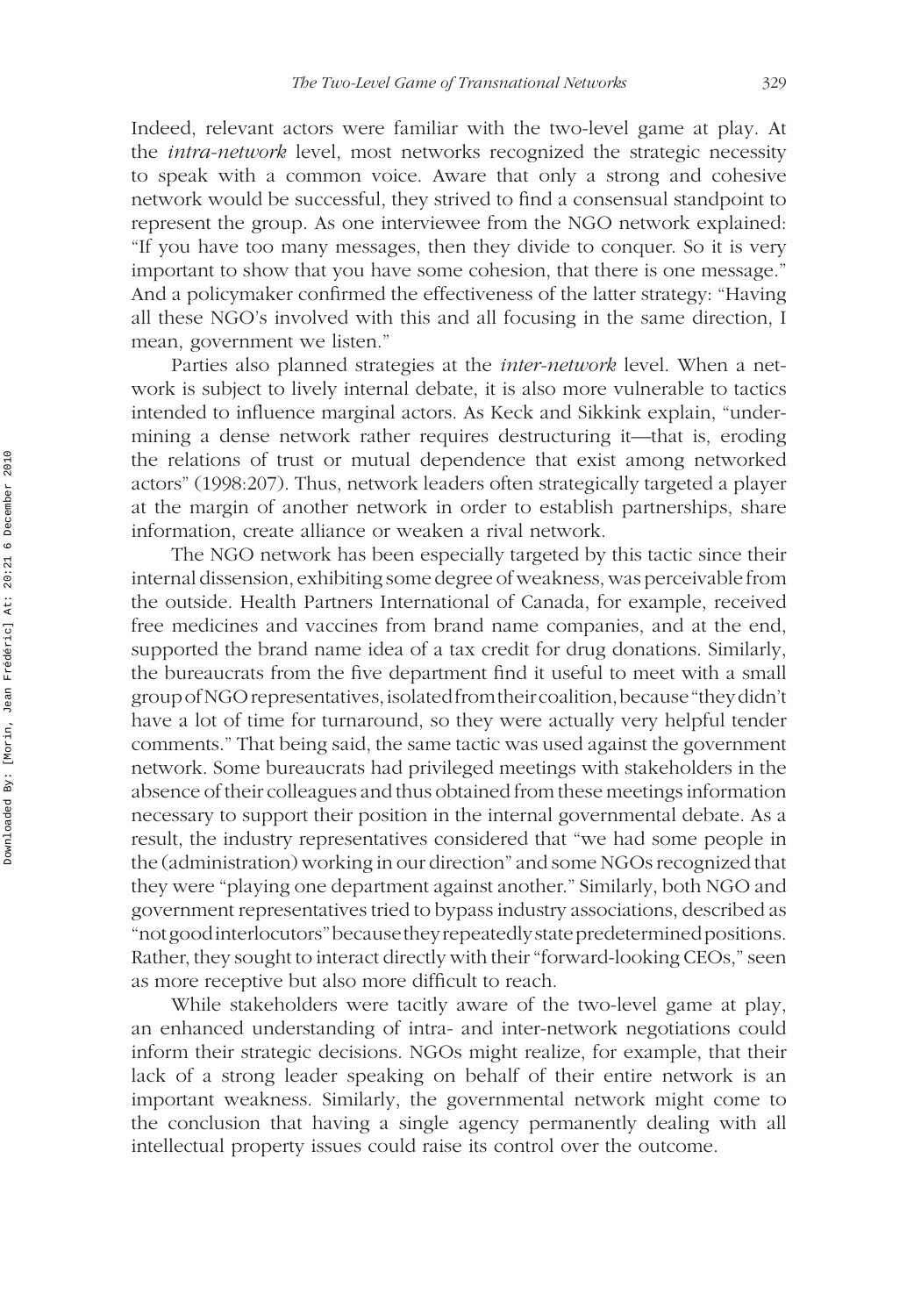## **CONCLUSION**

Following Keck and Sikkink, the current literature in international relations acknowledges the structural dimension of network but focuses on network-as-actors. This paper intended to offer an original theoretical conceptualization of the interplay between intra- and inter-network interactions by importing and adapting the two-level game theory. Viewed through these lenses, the Bill C-9 case illustrates a revised version of the two-level game theory, shows how structural features of networks can have significant influence on the outcome, and suggests that the strength of networks as *agent* springs from their force as a *structure.* A network involving a broad range of actors with lively internal debate may lead to a narrow win-set, and, if well communicated, can give additional bargaining power because its counterparts know that they cannot support an outcome outside of this framework if they want member support. At the same time, until a win-set is defined, lively internal debate makes networks vulnerable to external pressure and tactics.

This article is an attempt to bring back the network-as-structure in the literature on transnational advocacy network. The next step would be to test this theoretical model by relying, for example, on the methods of social network analysis (Hafner-Burton, Kahler, and Montgomery 2009; Kahler 2009). Social network analysis is a methodological approach that offers quantitative tools to measure the strength of a network, based on the magnitude and the frequency of the links among nodes (see Figures 1 and 2). For example, networks' leaders could be identified through one of the several measurements of centrality, such as the sum of the ties between a leader and every other actors or the length of the path between the leader and every other actors. Similarly, the heterogeneity of a network, affecting its win-set, could be inferred from a measurement of density, which is the proportion of ties in a network relative to the total number possible. The leader's autonomy visà-vis the network, another variable affecting the win-set, could be indicated by the leader's prominence, which is the degree of centrality of the actors to whom the leader is connected, or the leader's betweenness, which is the number of paths between two actors in the network that pass through the leader. Such a measurement of networks' structural dimensions could usefully contribute to testing the hypothesis on the interplay between intra and inter network interaction. That being said, some of the variables affecting a network's win-set, such as "leader's preferences" and "network tolerance to status quo" do not have a pure structural dimension and could hardly be assessed by the statistical tools. This is one of the reasons why network mapping techniques alone could not be sufficient and must be completed by a qualitative analysis.

It is important to recall, moreover, that structural dimensions of networks are likely to explain the outcome only if there is a shared belief that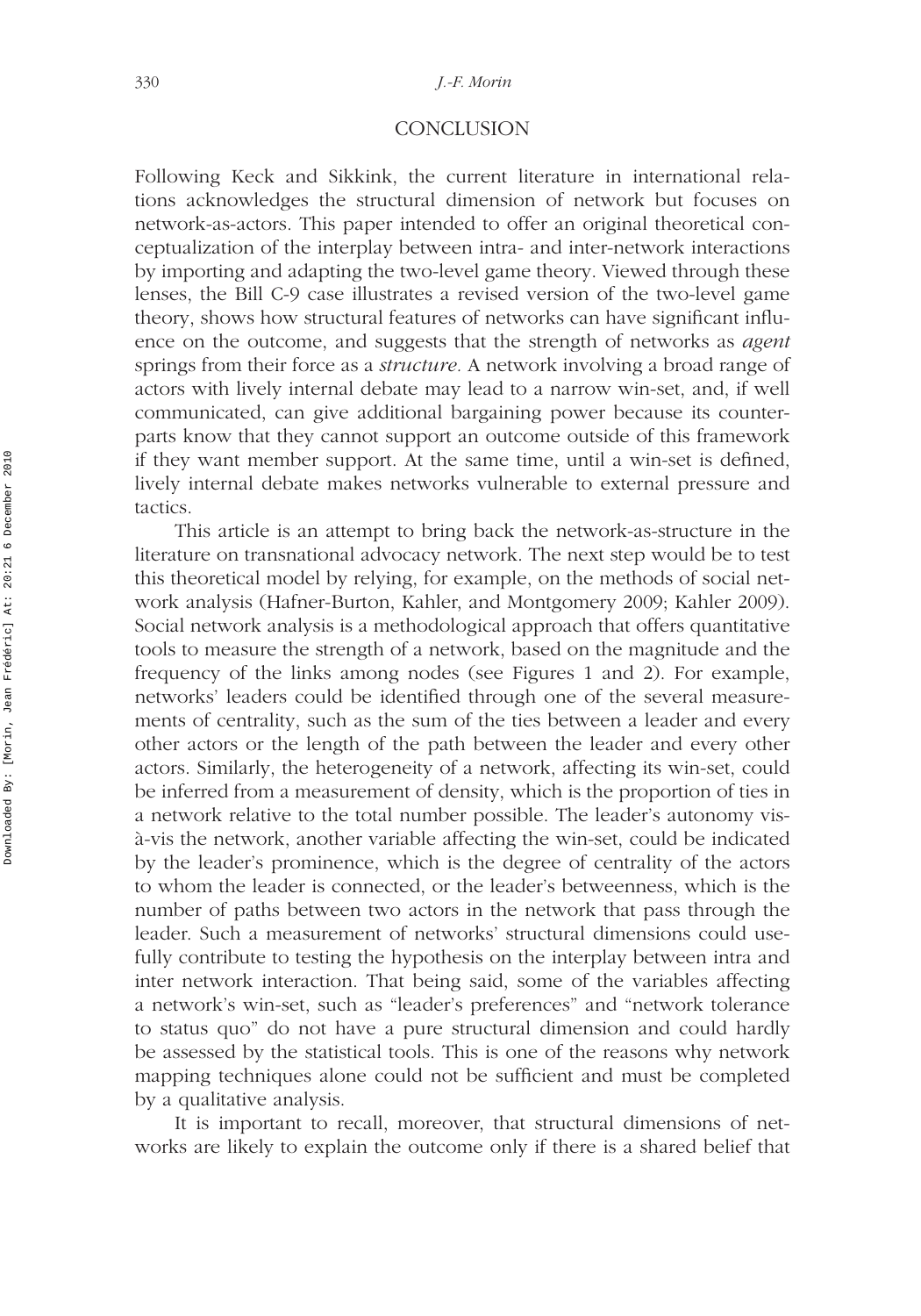the participation of all stakeholders is essential. This is a necessary condition to import in the transnational network literature the two-level game theory, which, in its classical form, assumes that the ratification of an international agreement by states is necessary to establish cooperation. If decision makers do not share this belief, classic indicators of capabilities used in the interest group literature, such as financial resources, number of members, or connection to decision makers, are more likely to explain the relative influence of a given nonstate actor. In fact, these more classic indicators continue to play a significant role as NGOs, industries, and others nonstate actors do not have a formal veto power in most international regimes. But as the belief that multistakeholder governance is the most desirable procedure in world politics is spreading, the former interplay between domestic and international politics could increasingly be substituted by the interplay between intra- and inter-network negotiations.

#### **REFERENCES**

- Allison, Graham T. (1971) *Essence of Decision: Explaining the Cuban Missile Crisis*. Boston: Little, Brown and Company.
- Boekle, Henning, Volker Rittberger, and Wolfgang Wagner. (1999) Norms and Foreign Policy: Constructivist Foreign Policy Theory. *Tübinger Arbeitspapiere zur Internationalen Politik und Friedensforschung* / *Tübingen Working Papers* No. 34a.
- Carpenter, R. Charli. (2007) Setting the Advocacy Agenda: Theorizing Issue Emergence and Nonemergence in Transnational Advocacy Networks. *International Studies Quarterly* 51(1):99–120.
- Cooley, Alexander, and James Ron. (2002) The NGO Scramble: Organizational Insecurity and the Political Economy of Transnational Action. *International Security* 27(1):5–39.
- Diani, Mario. (2002) Network Analysis. In *Methods of Social Movement Research*, edited by Bert Klandermans and Suzanne Staggenborg. Minneapolis: University of Minnesota Press.
- Downs, Anthony. (1967) *Inside Bureaucracy*. Boston: Little, Brown and Company.
- Drahos, Peter, and John Braithwaite. (2003) *Information Feudalism*: *Who Owns the Knowledge Economy?* New York: The New Press.
- Finnemore, Martha, and Kathryn Sikkink. (1998) International Norm Dynamics and Political Change. *International Organization* 52(4):887–917.
- Friedman, Steven, and Shauna Mottiar. (2005) A Rewarding Engagement? The Treatment Action Campaign and the Politics of HIV/AIDS. *Politics & Society* 33(4):511–565.
- Ganz, Marshall. (2003) Why David Sometimes Wins: Strategic Capacity in Social Movements. In *Rethinking Social Movements: Structure, Meaning, and Emotion*, edited by J. Goodwin and J. M. Jasper. Lanham: Rowman & Littlefield Publications.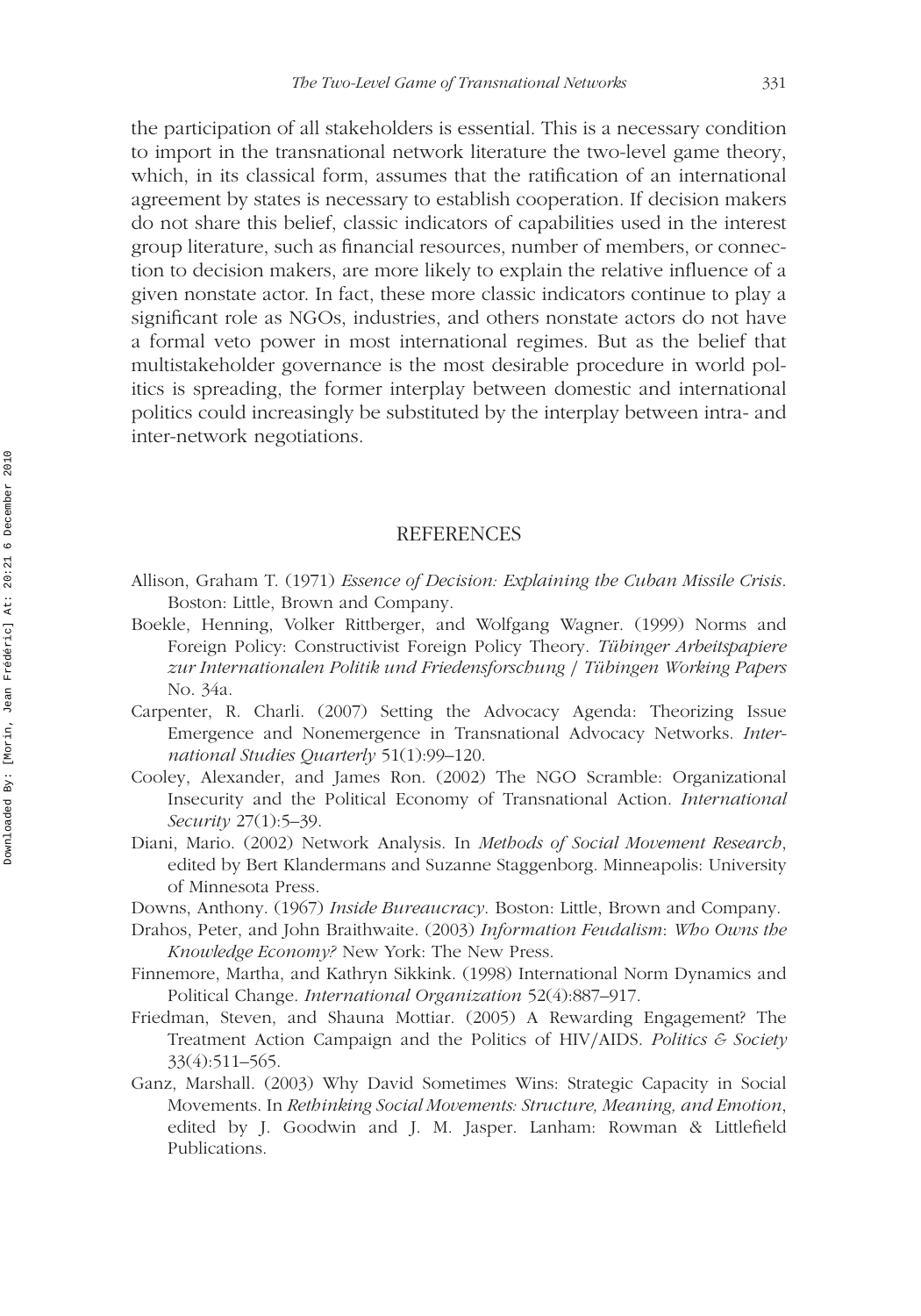- Government of Canada. (2007) *Report on the Statutory Review of Sections 21.01 to 21.19 of the Patent Act*. <http://camr-rcam.hc-sc.gc.ca/review-reviser/ camr\_rcam\_report\_rapport\_e.html>
- Gusfield, Joseph R. (1966) Function Areas of Leadership in Social Movements. *Sociological Quarterly* 7(2):137–156.
- Hafner-Burton, Emilie, Miles Kahler, and Alexander H. Montgomery. (2009) Network Analysis for International Relations. *International Organization* 63(3):559–592.
- Halbert, Debora J. (2005) *Resisting Intellectual Property*. London and New York: Routledge.
- Henderson, Sarah. (2002) Selling Civil Society: Western Aid and the Nongovernmental Organization Sector in Russia. *Comparative Political Studies* 8(2):139–167.
- Hoen, Ellen F. M. (2002) Trips, Pharmaceutical Patents and Access to Essential Medicines: A Long Way From Seattle to Doha. *Chicago Journal of International Law* 3(1):27–46.
- Johnson, Erica and Aseem Prakash. (2007) NGO Research Program: A Collective Action Prespective. *Policy Sciences* 40(3):221–240.
- Kahler, Miles. (2009) Network Politics: Agency, Power and Governance. In *Networked Politics: Agency, Power and Governance*, edited by M. Kahler. Ithaca: Cornell University Press.
- Keck, Margaret E., and Kathryn Sikkink. (1998) *Activists Beyond Borders: Advocacy Networks in International Politics*. London and Ithaca: Cornell University Press.
- Knoke, David, and James H. Kuklinski. (1982) *Network Analysis*. Beverly Hills: Sage.
- Mayne, Ruth. (2002) The Global Campaign on Patents and Access to Medicines: An Oxfam Perspective. In *Global Intellectual Property Rights: Knowledge, Access, and Development*, edited by P. Drahos and R. Mayne. New York: Palgrave Macmillan.
- Milner, Helene. (1997) *Interests, Institutions, and Information: Domestic Politics and International Relations*. Princeton: Princeton University Press.
- Moravcsik, Andrew. (1993) Introduction: Integrating International and Domestic Theories of International Bargaining. In *Double-Edged Diplomacy: International Bargaining and Domestic Politics*, edited by P. B. Evans, H. K. Jacobson, and R. D. Putnam. Berkeley: University of California Press.
- Morris, Aldon D., and Suzanne Staggenborg. (2004) Leadership in Social Movements. In *The Blackwell Companion to Social Movements*, edited by D. A. Snow, S. A. Soule, and H. Kriesi. Malden: Blackwell Publishing.
- Mowjee, Tasneem. (2003) Campaign to Increase Access to HIV/AIDS Drugs. In *Globalizing Civic Engagement: Civil Society and Transnational Action*, edited by J. D. Clark. London: Earthscan Publications.
- Müller, Harald. (2004) Arguing, Bargaining and all that: Communicative Action, Rationalist theory and the Logic of Appropriateness in International Relations. *European Journal of International Relations* 10(3):395–435.
- Putnam, Robert D. (1988) Diplomacy and Domestic Politics: The Logic of Two-Level Games. *International Organization* 42(3):427–460.
- Risse, Thomas. (2000) "Let's Argue!": Communicative Action in World Politics. *International Organization* 54(1):1–39.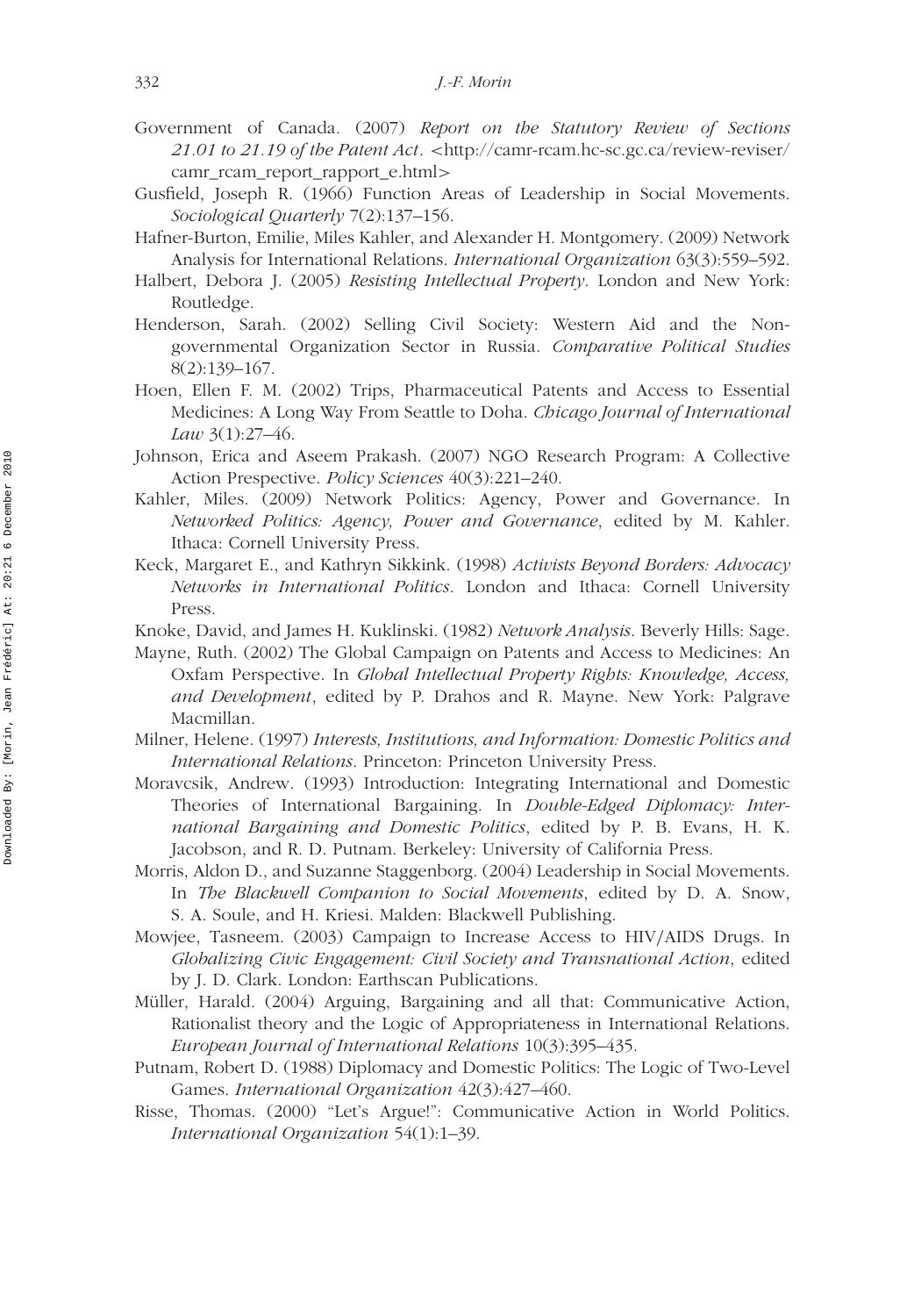Scott, John. (1992) *Social Network Analysis: A Handbook*. London: Sage Publications. Sell, Susan K., and Aseem Prakash. (2004) Using Ideas Strategically: The Contest between Business and NGO Networks in Intellectual Property Rights. *International Studies Quarterly* 48(1):143–175.

| Interviewee                                                                                      | Affiliation                                                                                                                     | Date of interview                                                                        |
|--------------------------------------------------------------------------------------------------|---------------------------------------------------------------------------------------------------------------------------------|------------------------------------------------------------------------------------------|
| Abbott, Frederick M.<br>Addor, Felix                                                             | Florida State University<br>Swiss Federal Institute of Intellectual<br>Property                                                 | January 16, 2007<br>February 14, 2007                                                    |
| Armstrong, Christopher                                                                           | Canadian International<br>Development Agency                                                                                    | January 17, 2007                                                                         |
| Austin, Sara<br>Bennett, Catherine<br>Berger, Jonathan<br>Blouin, Chantal<br>Bonin, Marie-Hélène | World Vision<br>Formerly with Pfizer<br>AIDS Law Project (South Africa)<br>North South Institute<br>Formerly with Médecins Sans | August 23, 2006<br>October 6, 2006<br>April 2, 2007<br>June 21, 2006<br>November 8, 2006 |
| Charles, Furaya<br>Clark, Bruce and Hems,<br>John                                                | Frontières<br>Government of Rwanda<br><i>Apotex</i>                                                                             | November 20, 2007<br>January 30, 2007                                                    |
| Clark, Douglass<br>Connell, Jeff                                                                 | Industry Canada<br>Canadian Generic Pharmaceutical<br>Association                                                               | November 17, 2006<br>January 30, 2007                                                    |
| Drummond, John                                                                                   | Department of Foreign Affairs<br>(Canada)                                                                                       | October 31, 2006                                                                         |
| Elliott, Richard<br>Elouardighi, Khalil<br>Finston, Susan                                        | Canadian HIV/AIDS Legal Network<br>Act Up Paris<br>Formerly with PhRMA                                                          | January 31, 2007<br>October 30, 2006<br>October 5, 2006                                  |
| Foster, John<br>Fried, Mark                                                                      | North South Institute<br>$Ox$ fam                                                                                               | September 8, 2006<br>September 8, 2006                                                   |
| George, Douglas and<br>Boisvert, Julie                                                           | International Trade Canada                                                                                                      | September 7, 2006                                                                        |
| Gerhardsen, Tove Iren<br>Gorlin, Jacques<br>Jennings, Marlene                                    | IP Watch<br>Gorlin Group<br>Member of the Canadian Parliament                                                                   | November 1, 2006<br>October 5, 2006<br>October 10, 2006                                  |
| Jorge, Fabiana and Cullen,<br>Dolores                                                            | MFJ International                                                                                                               | October 6, 2006                                                                          |
| Kiddell-Monroe, Rachel<br>Kurji, Feyrouz                                                         | Médecins Sans Frontières<br>Formerly at the Private Council<br>Office (Canada)                                                  | November 10, 2006<br>January 10, 2007                                                    |
| Lee, David K.<br>Lewis-Lettington, Robert                                                        | Health Canada<br>Genetic Resources Policy Initiative<br>(Kenya)                                                                 | September 8, 2006<br>April 4, 2007                                                       |
| Lexchin, Joel<br>Love, James<br>Matthews, Merrill<br>McCool, Terry                               | York University<br>Knowledge Ecology International<br>Institute for Policy Innovation<br>Eli Lilly                              | January 31, 2007<br>September 23, 2006<br>November 2, 2006<br>February 8, 2007           |
| McCoy, Stanford<br>Musungu, Sisule                                                               | United State Trade Representative<br><i><b>Office</b></i><br>South Center                                                       | October 6, 2006<br>November 10, 2006                                                     |

**APPENDIX:** List of Interviewees

Downloaded By: [Morin, Jean Frédéric] At: 20:21 6 December 2010

Downloaded By: [Morin, Jean Frédéric] At: 20:21 6 December 2010

(*Continued*)